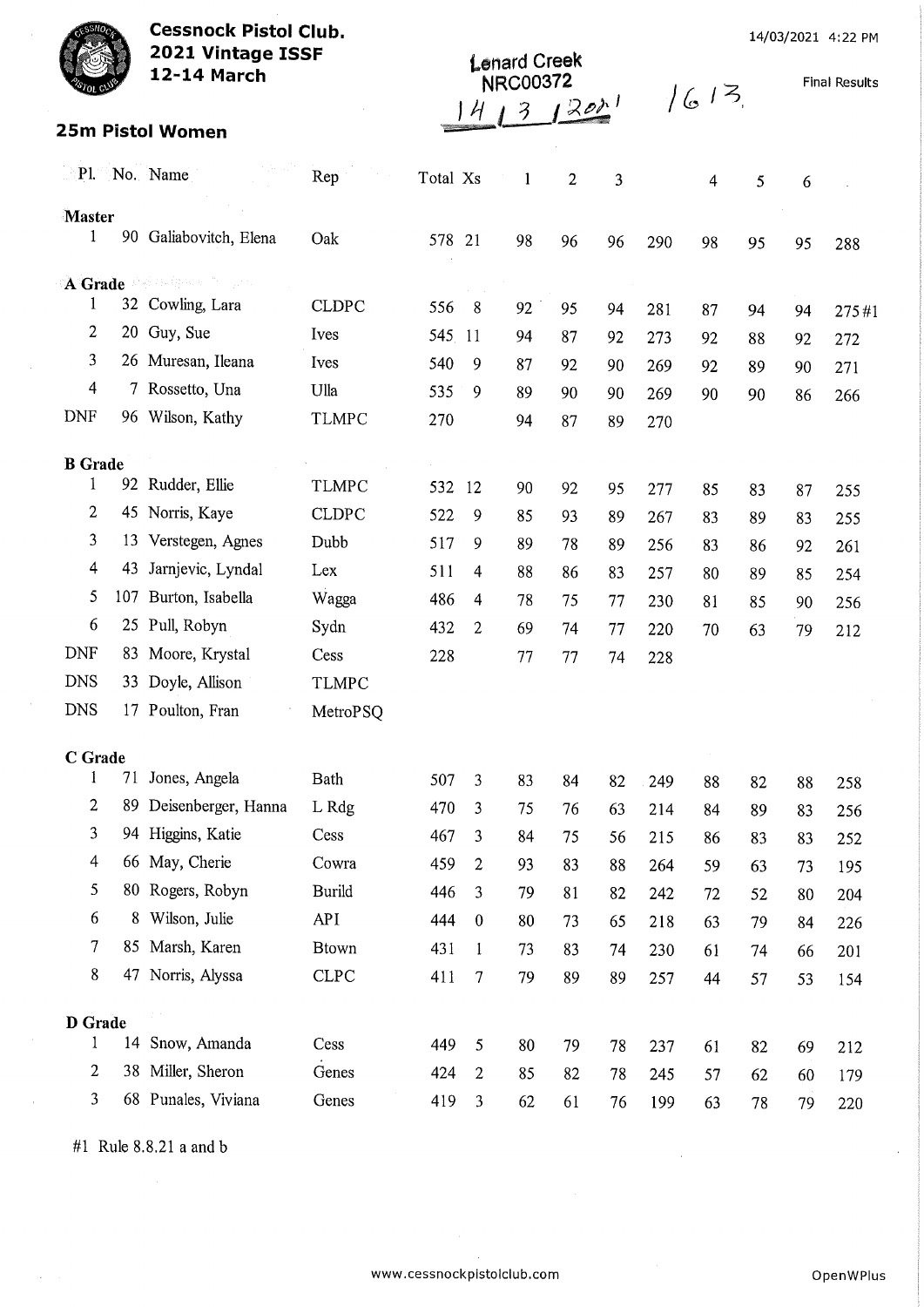| <b>Cessnock Pistol Club.</b><br>2021 Vintage ISSF<br><b>12-14 March</b> |    |                                  | Lenard Creek<br>NRC00372<br>12021<br>3<br>1H. |          |                         |              |                | $\sqrt{4\pi}$ |     |    |    | 14/03/2021 4:17 PM<br><b>Final Results</b> |            |
|-------------------------------------------------------------------------|----|----------------------------------|-----------------------------------------------|----------|-------------------------|--------------|----------------|---------------|-----|----|----|--------------------------------------------|------------|
|                                                                         |    | 25m Pistol Men                   |                                               |          |                         |              |                |               |     |    |    |                                            |            |
| Pl.                                                                     |    | No. Name                         | Rep                                           | Total Xs |                         | $\mathbf{1}$ | $\overline{2}$ | 3             |     | 4  | 5  | 6                                          |            |
| A Grade                                                                 |    |                                  |                                               |          |                         |              |                |               |     |    |    |                                            |            |
| 1                                                                       |    | 16 Langlands, Jeffrey            | LIth                                          | 565      | -12                     | 93           | 95             | 97            | 285 | 93 | 95 | 92                                         | 280        |
| $\overline{2}$                                                          |    | 60 Falconer, Sean                | <b>CLDPC</b>                                  | 557      | 12                      | 94           | 94             | 93            | 281 | 89 | 92 | 95                                         | 276        |
| 3                                                                       |    | 28 Howard, Jason                 | Bath                                          | 552      | 14                      | 84           | 90             | 90            | 264 | 92 | 98 | 98                                         | 288        |
| $\overline{\mathcal{A}}$                                                | 63 | Subkey, Brian                    | Cess                                          | 551      | 5                       | 92           | 94             | 92            | 278 | 89 | 94 | 90                                         | 273        |
| 5                                                                       |    | 57 Morrison, Peter               | Ives                                          | 549      | 10                      | 92           | 91             | 91            | 274 | 89 | 94 | 92                                         | 275        |
| 6                                                                       | 19 | Guy, Steve                       | Ives                                          | 543      | 4                       | 86           | 87             | 96            | 269 | 92 | 90 | 92                                         | 274        |
| 7                                                                       |    | 46 Norris, Jayson                | <b>CLDPC</b>                                  | 528      | 7                       | 86           | 90             | 80            | 256 | 84 | 96 | 92                                         | 272        |
| 8                                                                       |    | 79 Braggins, Nigel               | Newc                                          | 512      | 7                       | 94           | 90             | 85            | 269 | 78 | 80 | 85                                         | 243        |
| <b>B</b> Grade                                                          |    |                                  |                                               |          |                         |              |                |               |     |    |    |                                            |            |
| 1                                                                       |    | 97 Goodwin, Mal                  | Cess                                          | 502      | 5                       | 84           | 90             | 85            | 259 | 83 | 80 | 80                                         | 243        |
| 2                                                                       |    | 74 Bennett, David                | Ives                                          | 494      | 4                       | 76           | 76             | 85            | 237 | 86 | 85 | 86                                         | 257        |
|                                                                         |    |                                  |                                               |          |                         |              |                |               |     |    |    |                                            |            |
| C Grade<br>1                                                            | 3  | Cronberger, Brad                 | Genes                                         | 509      | 3                       | 80           | 86             | 77            | 243 | 83 | 96 | 87                                         |            |
| 2                                                                       |    | 88 Deisenberger, Sebastian L Rdg |                                               | 503      | 1                       | 75           | 88             | 79            | 242 | 87 | 89 | 85                                         | 266        |
| 3                                                                       |    | 70 Jones, David                  | Bath                                          | 492      | 2                       | 67           | 86             | 80            | 233 | 83 | 90 | 86                                         | 261<br>259 |
| 4                                                                       |    | 55 McCarthy, Leon                | Nels                                          | 489      | 5                       | 77           | 68             | 78            | 223 | 92 | 84 | 90                                         | 266        |
| 5                                                                       |    | 72 Walker, Robert                | Cess                                          | 481      | 7                       | 82           | 82             | 85            | 249 | 83 | 72 | $77 \,$                                    | 232        |
| 6                                                                       |    | 99 Buchanan, Iain                | Cess                                          | 458      | 1                       | 66           | 78             | 81            | 225 | 77 | 78 | 78                                         | 233        |
| 7                                                                       | 15 | Snow, Stuart                     | Cess                                          | 455      | 5                       | 83           | 85             | 44            | 212 | 82 | 79 | 82                                         | 243        |
| 8                                                                       |    | 75 Huxley, Peter                 | Nels                                          | 446      | $\overline{2}$          | 75           | 76             | 68            | 219 | 70 | 81 | 76                                         | 227        |
|                                                                         |    |                                  |                                               |          |                         |              |                |               |     |    |    |                                            |            |
| D Grade<br>$*1$                                                         |    | 69 Acibar, Neil                  | Rang                                          | 530      | $\overline{\mathbf{4}}$ | 89           | 88             | 86            | 263 | 86 | 89 | 92                                         | 267        |
| 2                                                                       | 36 | Compton, Troy                    | <b>TLMPC</b>                                  | 483      | $\mathbf{1}$            | 78           | 72             | 80            | 230 | 85 | 81 | 87                                         | 253        |
| 3                                                                       |    | 67 Punales, Carlos               | Genes                                         | 480      | 6                       | 82           | 83             | 90            | 255 | 62 | 82 | 81                                         | 225        |
| 4                                                                       |    | 9 Watters, Gerald                | Kurra                                         | 460      | $\overline{2}$          | 82           | 86             | 73            | 241 | 59 | 76 | 84                                         | 219        |
| 5                                                                       | 73 | Say, David                       | Nels                                          | 456      | $\overline{c}$          | 88           | 72             | 79            | 239 | 71 | 65 | 81                                         | 217        |
| 6                                                                       |    | 56 Bain, James                   | Cess                                          | 451      | $\mathbf{1}$            | 75           | 74             | 60            | 209 | 81 | 82 | 79                                         | 242        |
| 7                                                                       |    | 82 Reid, Craig                   | LIth                                          | 446      | $\overline{2}$          | 74           | 90             | 66            | 230 | 73 | 72 | 71                                         | 216        |
| 8                                                                       |    | 34 Reid, Harrison                | LIth                                          | 426      | $\mathbf{1}$            | 80           | 68             | 68            | 216 | 68 | 66 | 76                                         | 210        |
| 9                                                                       |    | 12 Daniel, Ray                   | Dubb                                          | 407      | $\mathbf{1}$            | 80           | 78             | 73            | 231 | 70 | 72 | 34                                         | 176        |
|                                                                         |    |                                  |                                               |          |                         |              |                |               |     |    |    |                                            |            |

 $\mathcal{A}^{\mathcal{A}}$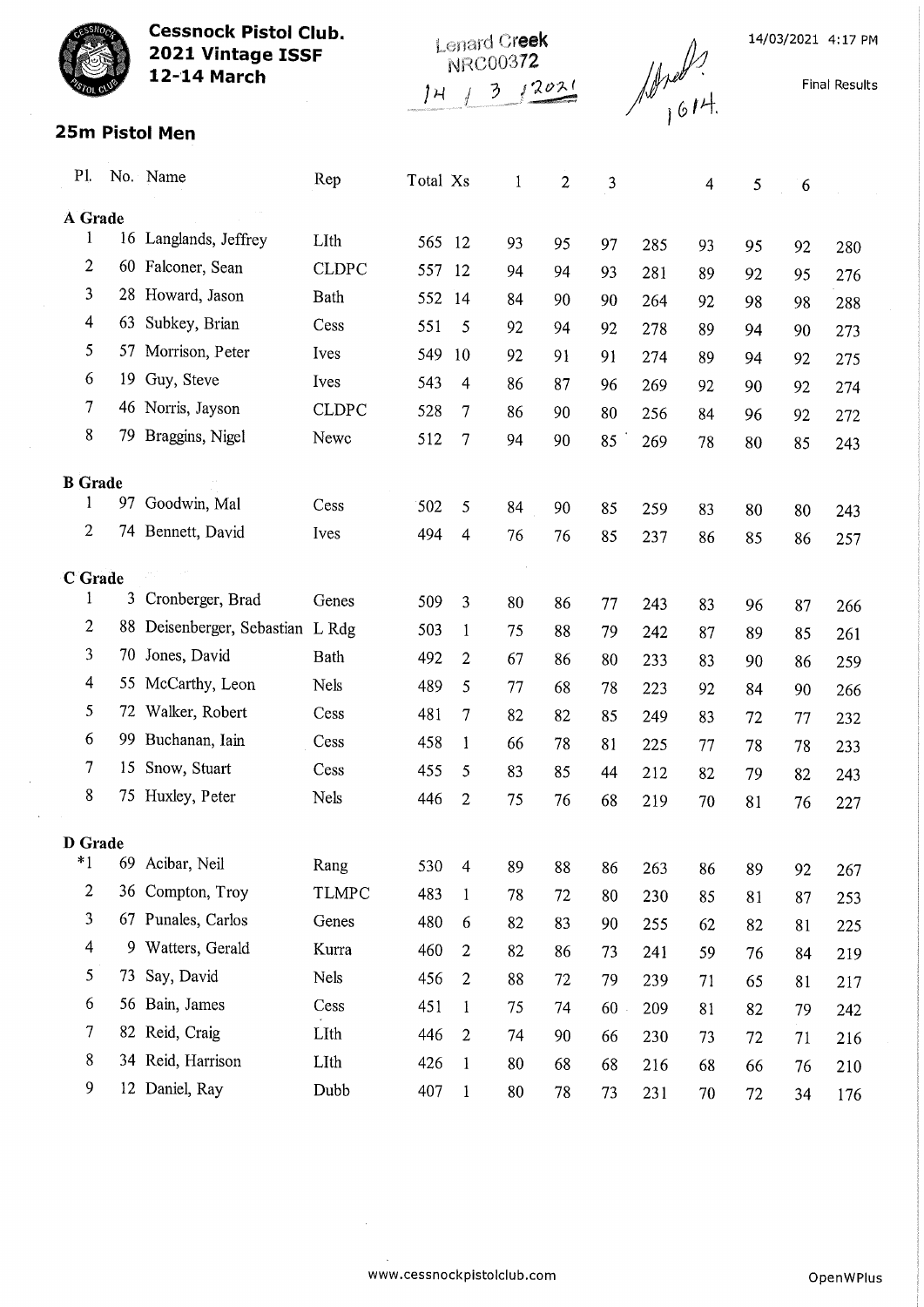Cessnock Pistol Club. 2021 Vintage ISSF



25m Centre Fire Pistol

12-14 March

| <b>Lenard Creek</b> | <b>NRC00372</b> |  |
|---------------------|-----------------|--|
|                     |                 |  |

Final Results

|                         |     | Pl. No. Name                                  | Rep          | Total Xs |                         | $1^{\circ}$ | $\mathbf{2}$ | 3  |     | $\overline{4}$ | 5  | 6  |     |
|-------------------------|-----|-----------------------------------------------|--------------|----------|-------------------------|-------------|--------------|----|-----|----------------|----|----|-----|
| A Grade                 |     | 직원들 여름다운                                      |              |          |                         |             |              |    |     |                |    |    |     |
| 1                       | 61  | Morris, Barry                                 | <b>Btown</b> | 559      | 14                      | 94          | 93           | 93 | 280 | 94             | 93 | 92 | 279 |
| $\overline{2}$          | 48  | Fitzpatrick, Peter                            | Wagga        | 555      | 11                      | 88          | 89           | 91 | 268 | 95             | 98 | 94 | 287 |
| 3                       | 103 | Blackburn, Steve                              | Cess         | 547      | 4                       | 92          | 93           | 92 | 277 | 92             | 86 | 92 | 270 |
| $\overline{\mathbf{4}}$ | 31  | Bell, Kerry                                   | <b>CLDPC</b> | 545      | 12                      | 94          | 91           | 93 | 278 | 85             | 87 | 95 | 267 |
| 5                       | 5.  | Blackburn, Nathan                             | Cess         | 542      | 10                      | 89          | 88           | 90 | 267 | 96             | 85 | 94 | 275 |
| 6                       | 63  | Subkey, Brian                                 | Cess         | 539      | 9                       | 93          | 94           | 91 | 278 | 90             | 85 | 86 | 261 |
| $\tau$                  |     | 18 Dennis, Terry                              | Tamw         | 510      | 4                       | 89          | 84           | 81 | 254 | 83             | 86 | 87 | 256 |
| 8                       |     | 101 Dowling, Bob                              | Dubb         | 501      | $\overline{2}$          | 72          | 74           | 85 | 231 | 86             | 92 | 92 | 270 |
| <b>DNF</b>              |     | 106 Repacholi, Daniel                         | Cess         | 270      |                         | 91          | 90           | 89 | 270 |                |    |    |     |
|                         |     | $\mathcal{O}(\mathcal{L}^{\rm reg}_{\rm{L}})$ |              |          |                         |             |              |    |     |                |    |    |     |
| <b>B</b> Grade<br>1     | 49  | Moore, David                                  | Sydn         | 548      | 4                       | 93          | 96           | 90 | 279 | 90             | 84 | 95 | 269 |
| $\overline{c}$          |     | 28 Howard, Jason                              | <b>Bath</b>  | 542      | 9                       | 92          | 91           | 86 | 269 | 92             | 95 | 86 | 273 |
| 3                       |     | 16 Langlands, Jeffrey                         | LIth         | 524      | 6                       | 94          | 90           | 90 | 274 | 85             | 77 | 88 | 250 |
| $\overline{4}$          | 60. | Falconer, Sean                                | <b>CLDPC</b> | 524      | 3                       | 84          | 88           | 89 | 261 | 87             | 88 | 88 | 263 |
| 5                       | 93. | Moore, Nick                                   | Cess         | 511      | $\overline{\mathbf{4}}$ | 92          | 84           | 94 | 270 | 77             | 85 | 79 | 241 |
| 6                       | 19  | Guy, Steve                                    | Ives         | 499      | 5                       | 86          | 86           | 87 | 259 | 80             | 81 | 79 | 240 |
| $\tau$                  | 39  | Melville, Bruce                               | Tamw         | 496      | 4                       | 90          | 87           | 85 | 262 | 75             | 78 | 81 | 234 |
| 8                       | 65  | Gray, Ray                                     | Cowra        | 492      | $\overline{2}$          | 78          | 80           | 75 | 233 | 86             | 86 | 87 | 259 |
| 9                       |     | 84 Arfmann, Michael                           | <b>TLMPC</b> | 488      | $\overline{4}$          | 73          | 82           | 85 | 240 | 85             | 81 | 82 | 248 |
| 10                      | 57  | Morrison, Peter                               | Ives         | 471      | 6                       | 73          | 87           | 86 | 246 | 88             | 66 | 71 | 225 |
| 11                      |     | 62 Morris, Ray                                | <b>Btown</b> | 423      | 2                       | 64          | 71           | 72 | 207 | 78             | 73 | 65 | 216 |
|                         |     |                                               |              |          |                         |             |              |    |     |                |    |    |     |
| C Grade                 |     |                                               |              |          |                         |             |              |    |     |                |    |    |     |
| 1                       |     | 70 Jones, David                               | Bath         | 531      | 5                       | 86          | 86           | 91 | 263 | 88             | 85 | 95 | 268 |
| $\overline{c}$          |     | 46 Norris, Jayson                             | <b>CLDPC</b> | 529      | 10                      | 83          | 83           | 90 | 256 | 94             | 89 | 90 | 273 |
| 3                       | 86  | Garbutt, Michael                              | Cobar        | 526      | 5                       | 83          | 94           | 77 | 254 | 89             | 93 | 90 | 272 |
| $\overline{4}$          | 76  | Child, Andrew                                 | <b>Bath</b>  | 519      | $\overline{4}$          | 82          | 88           | 83 | 253 | 91             | 88 | 87 | 266 |
| 5                       | 71  | Jones, Angela                                 | Bath         | 508      | $\overline{4}$          | 77          | 81           | 89 | 247 | 92             | 87 | 82 | 261 |
| 6                       | 69  | Acibar, Neil                                  | Rang         | 507      | 2                       | 77          | 88           | 91 | 256 | 77             | 84 | 90 | 251 |
| 7                       |     | 102 Cagney, Alex                              | Cess         | 506      | 4                       | 89          | 88           | 88 | 265 | 70             | 88 | 83 | 241 |
| 8                       | 13  | Verstegen, Agnes                              | Dubb         | 503      | 3                       | 83          | 79           | 82 | 244 | 85             | 87 | 87 | 259 |
| 9                       | 99. | Buchanan, Iain                                | Cess         | 479      | 5                       | 81          | 79           | 80 | 240 | 86             | 78 | 75 | 239 |
| 10                      |     | 75 Huxley, Peter                              | Nels         | 467      | $\overline{4}$          | 71          | 78           | 87 | 236 | 75             | 77 | 79 | 231 |
| <b>DNF</b>              | 79  | Braggins, Nigel                               | Newc         | 310      |                         | 89          | 88           | 94 | 271 | 39             |    |    | 39  |
| <b>DNF</b>              |     | 58 Brown, Bruce                               | Musw         | 240      |                         | 78          | 76           | 86 | 240 |                |    |    |     |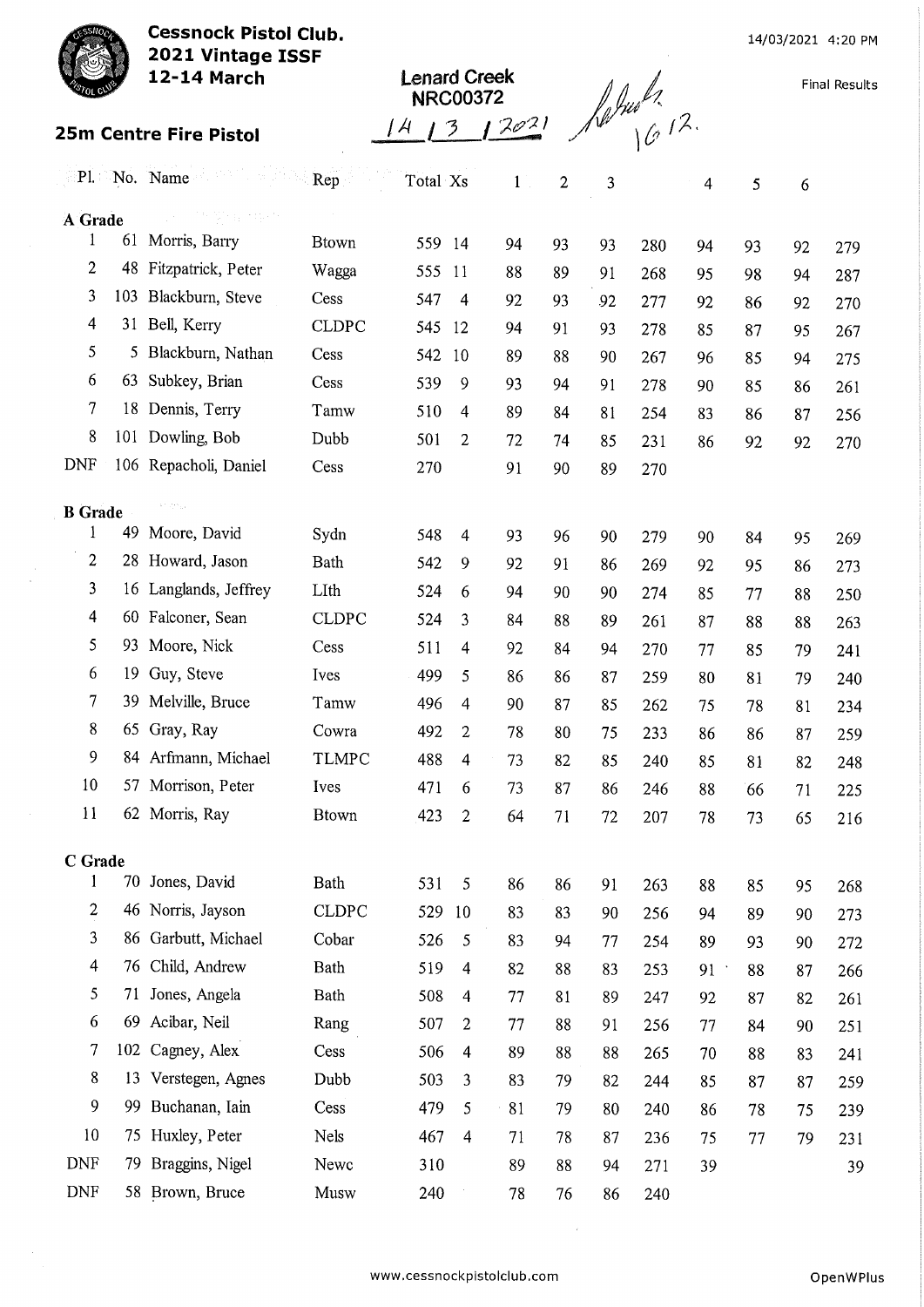## 25m Centre Fire Pistol

| P1.            |     | No. Name             | Rep          | Total Xs |                | $\mathbf{1}$ | $\overline{c}$ | 3  |     | $\overline{4}$ | 5  | 6  |     |
|----------------|-----|----------------------|--------------|----------|----------------|--------------|----------------|----|-----|----------------|----|----|-----|
| <b>D</b> Grade |     |                      |              |          |                |              |                |    |     |                |    |    |     |
| 1              |     | 55 McCarthy, Leon    | <b>Nels</b>  | 481      | 4              | 75           | 76             | 71 | 222 | 88             | 81 | 90 | 259 |
| $\overline{c}$ | 21  | Andrew, Colin        | Cess         | 466      |                | 90           | 79             | 78 | 247 | 65             | 76 | 78 | 219 |
| 3              | 9.  | Watters, Gerald      | Kurra        | 465      | 2              | 72           | 75             | 80 | 227 | 73             | 87 | 78 | 238 |
| $\overline{4}$ | 59. | Falconer, Harrison   | <b>CLDPC</b> | 454      | $\overline{2}$ | 81           | 70             | 62 | 213 | 77             | 82 | 82 | 241 |
| 5              |     | 42 Jarnjevic, Daniel | Lex          | 453      | 4              | 75           | 87             | 78 | 240 | 77             | 71 | 65 | 213 |
| 6              |     | 44 Roache, John      | Lex          | 450      | 7              | 76           | 80             | 77 | 233 | 76             | 65 | 76 | 217 |
| 7              |     | 100 Butcher, Rob     | Newc         | 450      | 4              | 82           | 76             | 68 | 226 | 81             | 63 | 80 | 224 |
| 8              | 8   | Wilson, Julie        | <b>API</b>   | 432      | 4              | 77           | 65             | 75 | 217 | 74             | 62 | 79 | 215 |
| 9              | 105 | McNeill, John        | Gdah         | 422      | 3              | 78           | 71             | 82 | 231 | 65             | 65 | 61 | 191 |
| 10             | П   | Vytiaco, Emilio      | Rang         | 387      | 2              | 72           | 77             | 82 | 231 | 53             | 60 | 43 | 156 |
| 11             | 37  | Miller, Robert       | Genes        | 373      | $\mathbf 0$    | 66           | 75             | 74 | 215 | 44             | 60 | 54 | 158 |
| 12             | 12  | Daniel, Ray          | Dubb         | 343      | $\Omega$       | 64           | 57             | 68 | 189 | 53             | 50 | 51 | 154 |
|                |     |                      |              |          |                |              |                |    |     |                |    |    |     |

 $^{20}$   $^{20}$  $\overline{\mathcal{E}}$  $\frac{1}{4}$ 

16 TZ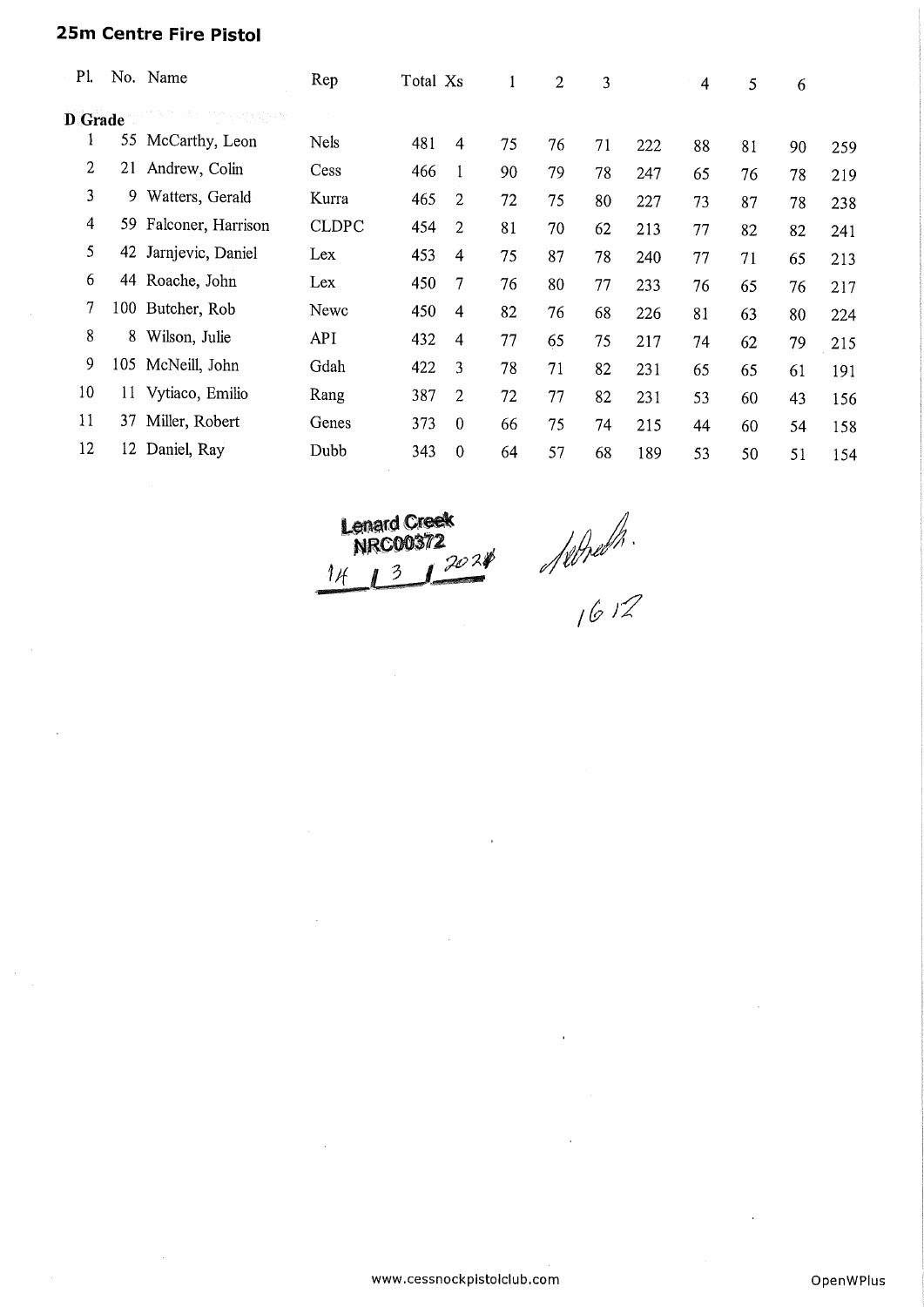Final Results

## 25m Pistol Junior

| P1                      |              | No. Name                            | Rep                | Total Xs |                  | $\mathbf{1}$ | $\overline{2}$ | 3  |     | 4      | 5  | 6  |     |
|-------------------------|--------------|-------------------------------------|--------------------|----------|------------------|--------------|----------------|----|-----|--------|----|----|-----|
| <b>B</b> Grade          |              |                                     |                    |          |                  |              |                |    |     |        |    |    |     |
| $\mathbf{1}$            | 87           | Gatzias, Evan                       | <b>STPC</b>        | 534      | 6                | 89           | 88             | 91 | 268 | 90     | 90 | 86 | 266 |
| $\overline{c}$          | 92           | Rudder, Ellie                       | <b>TLMPC</b>       | 509      | $\overline{c}$   | 87           | 88             | 89 | 264 | 84     | 77 | 84 | 245 |
| 3                       | 42           | Jarnjevic, Daniel                   | Lex                | 507      | 5                | 89           | 86             | 79 | 254 | 85     | 81 | 87 | 253 |
| C Grade                 |              | 사 그래 있습니다. 그의 회도 직접 만들어 버렸어요.       |                    |          |                  |              |                |    |     |        |    |    |     |
| 1                       | 30           | Guascoine, Daniel                   | <b>CLDPC</b>       | 501      | 5                | 79           | 78             | 84 | 241 | 87     | 83 | 90 | 260 |
| 2                       | 29           | Howard, Ethan                       | Bath               | 470      | 1                | 84           | 74             | 75 | 233 | $74 -$ | 78 | 85 | 237 |
| 3                       |              | 95 Hargrave, Charlee                | Cess               | 436      | 3                | 74           | 73             | 75 | 222 | 62     | 74 | 78 | 214 |
| 4                       | 47           | Norris, Alyssa                      | <b>CLPC</b>        | 416      | $\overline{4}$   | 72           | 83             | 59 | 214 | 54     | 84 | 64 | 202 |
| <b>DNS</b>              | 27           | Santander, Adrian                   | Ives               |          |                  |              |                |    |     |        |    |    |     |
| D Grade                 |              | the second to the second control of |                    |          |                  |              |                |    |     |        |    |    |     |
| $*1$                    | 53           | Kingston, Toby                      | Cen<br>Coas        | 518      | $\mathbf{2}$     | 87           | 90             | 94 | 271 | 75     | 88 | 84 | 247 |
| $*2$                    | 59           | Falconer, Harrison                  | <b>CLDPC</b>       | 465      | 5                | 79           | 76             | 83 | 238 | 82     | 80 | 65 | 227 |
| 3                       | 34           | Reid, Harrison                      | LIth               | 457      | 0                | 75           | 76             | 86 | 237 | 76     | 63 | 81 | 220 |
| $\overline{\mathbf{4}}$ | 41           | Jarnjevic, Liam                     | Lex                | 445      | 2                | 65           | 81             | 79 | 225 | 66     | 74 | 80 | 220 |
| 5                       | 6            | Surace, Lexi                        | Ulla               | 441      | $\mathbf{1}$     | 63           | 76             | 68 | 207 | 73     | 78 | 83 | 234 |
| 6                       |              | 22 Green, Noah                      | <b>Blue</b><br>Mtn | 420      | 1                | 67           | 71             | 78 | 216 | 61     | 78 | 65 | 204 |
| $\overline{7}$          | $\mathbf{2}$ | Cronberger, Anthony                 | Genes              | 392      | 3                | 66           | 66             | 76 | 208 | 48     | 62 | 74 | 184 |
| 8                       | $\mathbf{1}$ | Cronberger, Zac                     | Genes              | 375      | $\mathbf{1}$     | 61           | 62             | 55 | 178 | 71     | 61 | 65 | 197 |
| 9                       | 35           | Compton, Alex                       | <b>TLMPC</b>       | 352      | $\overline{5}$   | 75           | 74             | 68 | 217 | 34     | 45 | 56 | 135 |
| 10                      |              | 40 Rigbye, Lauren                   | <b>Bath</b>        | 279      | $\boldsymbol{0}$ | 44           | 61             | 59 | 164 | 26     | 35 | 54 | 115 |

Lenard Creek NRC00372  $13$   $12021$ 

.<br>\\\n\\\\  $|600$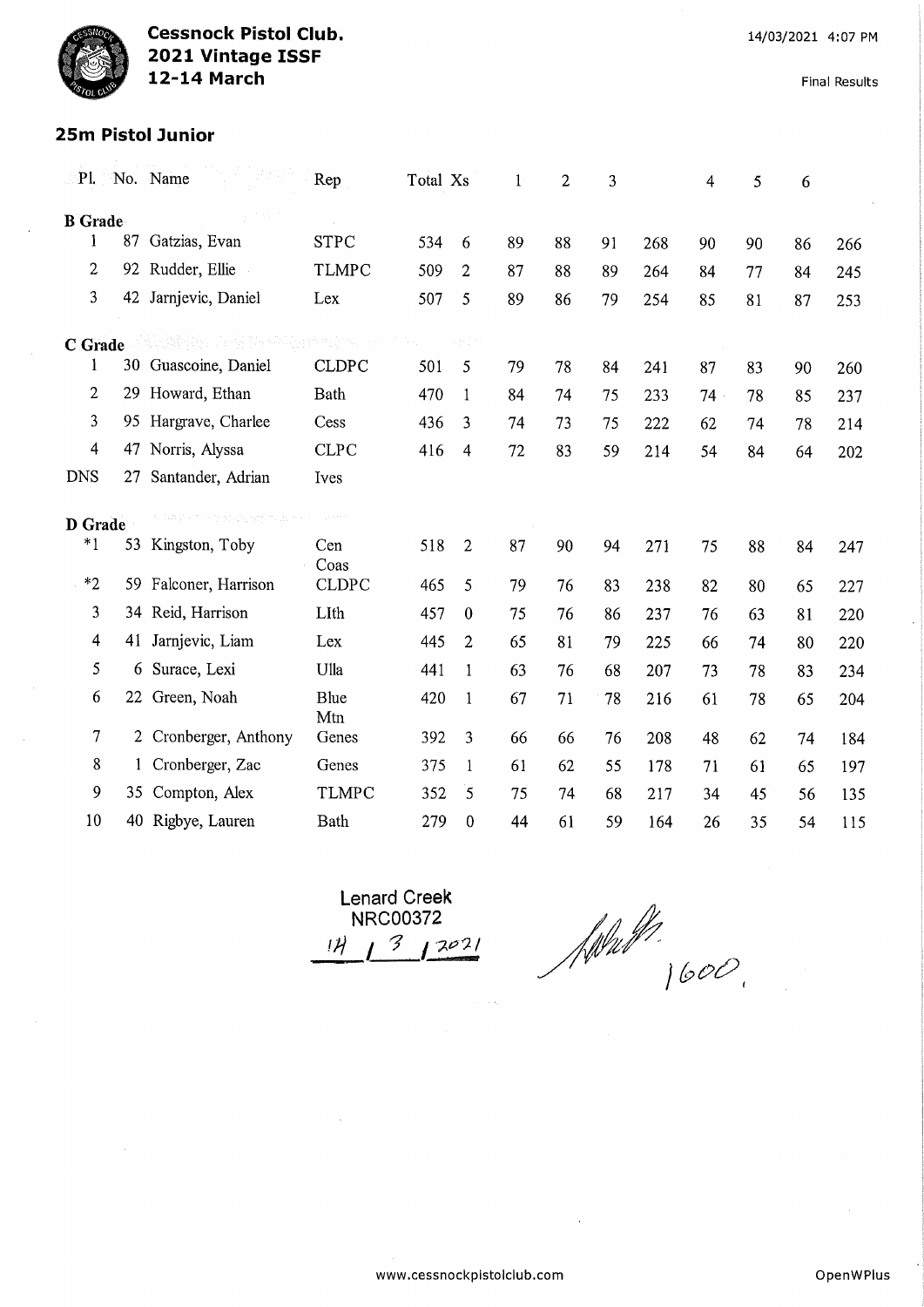# 25m Rapid Fire Pistol

| Pl.                 |     | No. Name                | Rep          | Total Xs |                  | 8   | 6      | 4        |            | 8        | 6        | 4        |            |
|---------------------|-----|-------------------------|--------------|----------|------------------|-----|--------|----------|------------|----------|----------|----------|------------|
| <b>Master</b>       |     | 计可选择程序                  |              |          |                  |     |        |          |            |          |          |          |            |
| $\mathbf{1}$        |     | 91 Evglevski, Sergei    | Yarra        | 577 23   |                  | 100 | 92     | 95       | 287        | 99       | 98       | 93       | 290        |
| A Grade             |     | 212223 * 123 234 1230 1 |              |          |                  |     |        |          |            |          |          |          |            |
| 1                   |     | 48 Fitzpatrick, Peter   | Wagga        | 492      | 5                | 88  | 88     | 59       | 235        | 88       | 92       | 77       | 257        |
| 2                   |     | 101 Dowling, Bob        | Dubb         | 483      | 8                | 82  | 76     | 84       | 242        | 90       | 79       | 72       | 241        |
|                     |     |                         |              |          |                  |     |        |          |            |          |          |          |            |
| <b>B</b> Grade<br>1 | 49  | Moore, David            | Sydn         | 546      | $\overline{7}$   | 93  | 90     | 89       |            |          |          |          |            |
| 2                   | 5   | Blackburn, Nathan       | Cess         | 543      | 7                | 93  | 90     | 91       | 272<br>274 | 96<br>91 | 95       | 83       | 274        |
| 3                   |     | 16 Langlands, Jeffrey   | LIth         | 518      | 5                | 90  | 84     |          |            |          | 94       | 84       | 269        |
| 4                   |     | 28 Howard, Jason        | Bath         | 496      | $\overline{2}$   | 84  | 91     | 82       | 256        | 91       | 89       | 82       | 262        |
| 5                   | 63  | Subkey, Brian           | Cess         | 490      | 5                | 88  | 92     | 70<br>68 | 245<br>248 | 90<br>90 | 84<br>87 | 77       | 251        |
| 6                   |     | 103 Blackburn, Steve    | Cess         | 488      | 1                | 81  | 90     | 71       | 242        | 85       | 81       | 65<br>80 | 242<br>246 |
| 7                   |     | 19 Guy, Steve           | Ives         | 471      | 3                | 81  | 77     | 61       | 219        | 94       | 88       | 70       | 252        |
| <b>DNS</b>          |     | 65 Gray, Ray            | Cowra        |          |                  |     |        |          |            |          |          |          |            |
|                     |     |                         |              |          |                  |     |        |          |            |          |          |          |            |
| C Grade             |     |                         |              |          |                  |     |        |          |            |          |          |          |            |
| 1                   |     | 3 Cronberger, Brad      | Genes        | 514      | 3                | 90  | 87     | 76       | 253        | 94       | 88       | 79       | 261        |
| $\overline{c}$      | 57  | Morrison, Peter         | Ives         | 469      | 5                | 82  | 87     | 74       | 243        | 90       | 82       | 54       | 226        |
| 3                   | 79. | Braggins, Nigel         | Newc         | 466      | $\mathbf 0$      | 80  | 77     | 63       | 220        | 90       | 82       | 74       | 246        |
| 4                   | 39  | Melville, Bruce         | Tamw         | 451      | 7                | 87  | 86     | 58       | 231        | 84       | 92       | 44       | 220        |
| 5                   | 84  | Arfmann, Michael        | <b>TLMPC</b> | 451      | 3                | 80  | 85     | 64       | 229        | 83       | 85       | 54       | 222        |
| 6                   | 13  | Verstegen, Agnes        | Dubb         | 445      | 1                | 85  | 86     | 64       | 235        | 86       | 60       | 64       | 210        |
| 7                   |     | 86 Garbutt, Michael     | Cobar        | 443      | 3                | 81  | 72     | 66       | 219        | 81       | 85       | 58       | 224        |
| 8                   |     | 9 Watters, Gerald       | Kurra        | 431      | $\mathbf{1}$     | 88  | $80\,$ | 44       | 212        | 78       | 81       | 60       | 219        |
| 9                   |     | 83 Moore, Krystal       | Cess         | 427      | $\pmb{0}$        | 77  | 82     | 64       | 223        | 74       | 71       | 59       | 204        |
| 10                  | 76  | Child, Andrew           | Bath         | 416      | $\theta$         | 75  | 81     | 62       | 218        | 80       | 76       | 42       | 198        |
| 11                  |     | 74 Bennett, David       | Ives         | 401      | 3                | 76  | 61     | 54       | 191        | 84       | 83       | 43       | 210        |
| 12                  |     | 72 Walker, Robert       | Cess         | 387      | $\overline{4}$   | 81  | 74     | 47       | 202        | 76       | 69       | 40       | 185        |
| <b>DNF</b>          |     | 8 Wilson, Julie         | API          | 153      |                  | 59  | 56     | 38       | 153        |          |          |          |            |
| D Grade             |     |                         |              |          |                  |     |        |          |            |          |          |          |            |
| 1                   | 69  | Acibar, Neil            | Rang         | 464      | $\boldsymbol{2}$ | 89  | 77     | 53       | 219        | 88       | 85       | 72       | 245        |
| 2                   | 41  | Jarnjevic, Liam         | Lex          | 429      | 3                | 76  | 62     | 60       | 198        | 86       | 82       | 63       | 231        |
| 3                   |     | 34 Reid, Harrison       | LIth         | 428      | 2                | 81  | 74     | 57       | 212        | 89       | 83       | 44       | 216        |
| 4                   |     | 102 Cagney, Alex        | Cess         | 426      | $\overline{2}$   | 87  | 84     | 65       | 236        | $-74$    | 82       | 34       | 190        |

**PLETA CLARK** NRG00378  $\frac{14}{7}$ 

f ifred  $\mathcal{V}^{\pm}$ 

www.cessnockpistolclub.com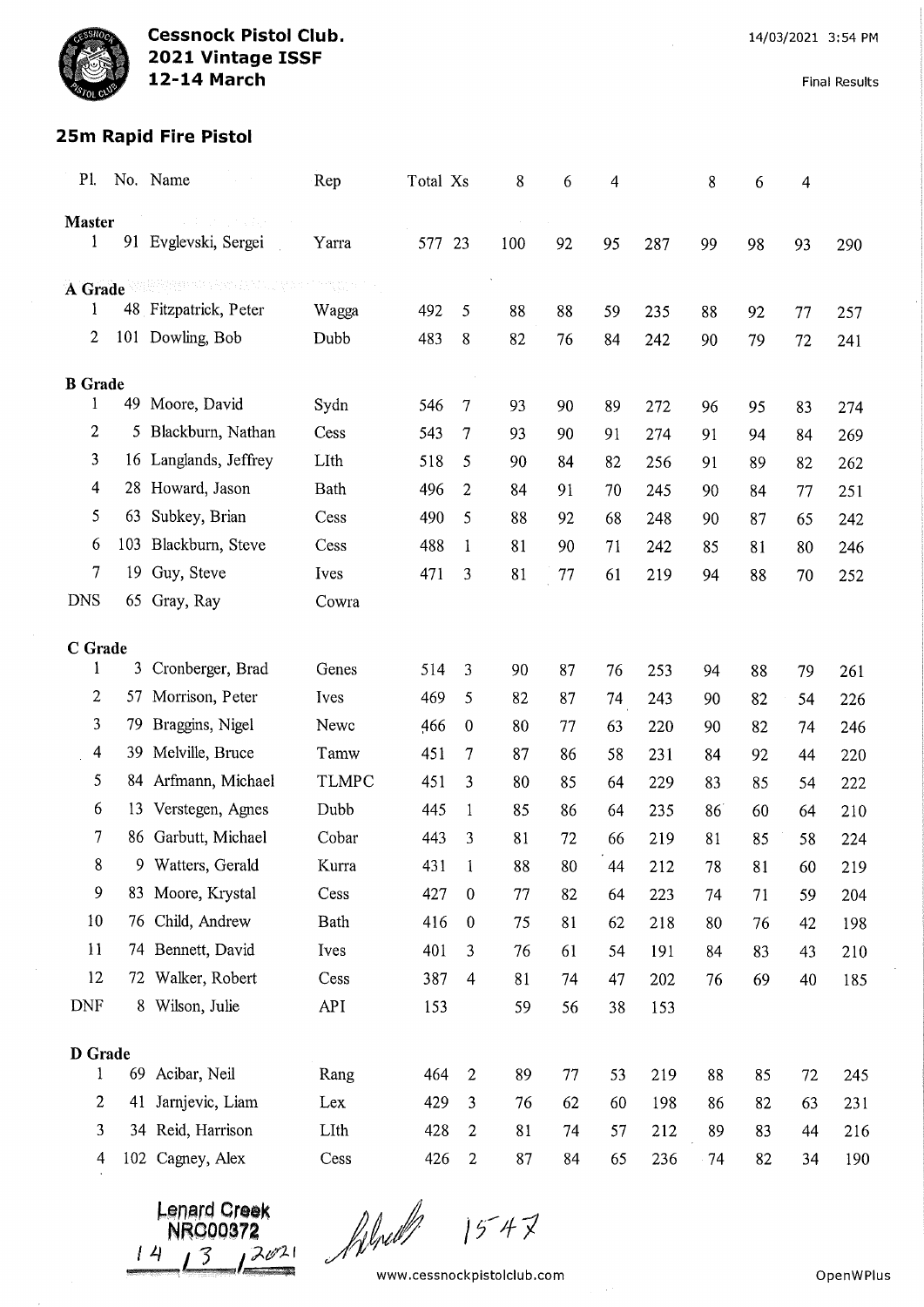## 25m Rapid Fire Pistol

 $\sim$ 

| P1.           |     | No. Name                         | Rep         | Total Xs |                | 8  | 6  | 4  |     | 8  | 6  | 4  |     |
|---------------|-----|----------------------------------|-------------|----------|----------------|----|----|----|-----|----|----|----|-----|
| D Grade Cont. |     |                                  |             |          |                |    |    |    |     |    |    |    |     |
| 5             | 89  | Deisenberger, Hanna              | L Rdg       | 423      | 3              | 79 | 76 | 54 | 209 | 85 | 70 | 59 | 214 |
| 6             | 81  | Loosemore, David                 | Cess        | 421      |                | 57 | 85 | 67 | 209 | 77 | 74 | 61 | 212 |
| 7             | 107 | Burton, Isabella                 | Wagga       | 407      | 3              | 75 | 78 | 57 | 210 | 46 | 76 | 75 | 197 |
| 8             |     | 55 McCarthy, Leon                | Nels        | 360      | 3              | 69 | 49 | 31 | 149 | 71 | 88 | 52 | 211 |
| 9             |     | 105 McNeill, John                | Gdah        | 357      | $\overline{2}$ | 61 | 65 | 47 | 173 | 66 | 72 | 46 | 184 |
| 10            |     | 88 Deisenberger, Sebastian L Rdg |             | 323      | 3              | 59 | 67 | 50 | 176 | 69 | 59 | 19 | 147 |
| 11            | 47  | Norris, Alyssa                   | <b>CLPC</b> | 323      | $\Omega$       | 52 | 63 | 53 | 168 | 58 | 57 | 40 | 155 |
| 12            |     | Cronberger, Zac                  | Genes       | 320      | 2              | 75 | 48 | 20 | 143 | 70 | 61 | 46 | 177 |
| 13            | 82  | Reid, Craig                      | LIth        | 312      | $\overline{2}$ | 61 | 46 | 13 | 120 | 79 | 79 | 34 | 192 |
| 14            | 12. | Daniel, Ray                      | Dubb        | 306      | 2              | 67 | 61 | 26 | 154 | 73 | 50 | 29 | 152 |

Lenard Greek  $NRC0037$ / 3  $/2021$ 

/ £r/f- 7^-

www.cessnockpistolclub.com OpenWPIus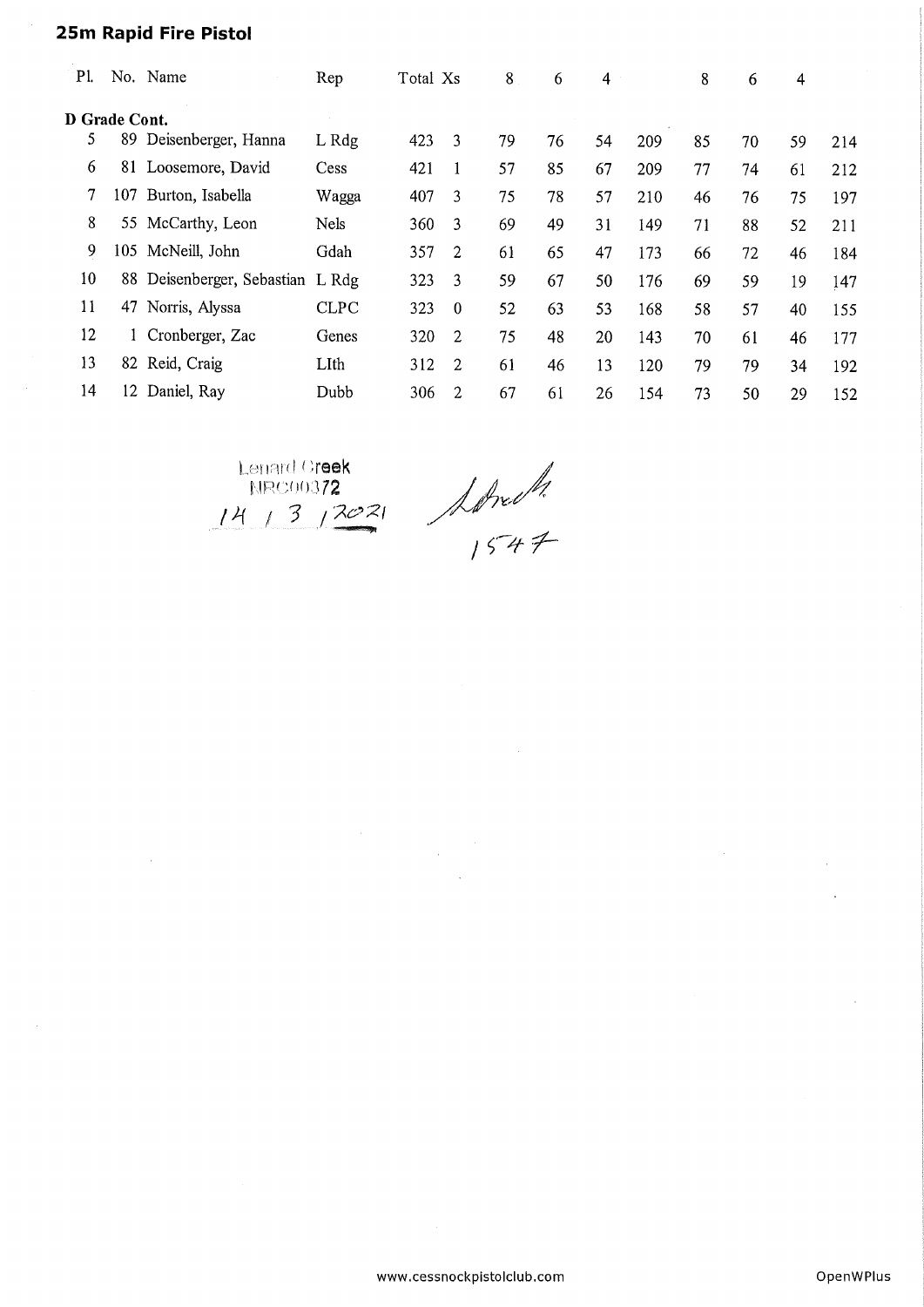Final Results

# 10m Air Pistol Junior Women (60)

| P1.                 |     | No. Name                      | Rep          | Total Xs |                | $\pm 1$ | $\mathbf{2}$ | $\overline{3}$ | 4  | 5  | $-6$ |
|---------------------|-----|-------------------------------|--------------|----------|----------------|---------|--------------|----------------|----|----|------|
| A Grade<br>1        |     | on ny ter<br>92 Rudder, Ellie | <b>TLMPC</b> | 541      | 5              | 89      | 87           | 88             | 92 | 90 | 95   |
| <b>B</b> Grade<br>1 | 47  | Norris, Alyssa                | <b>CLPC</b>  | 491      | 4              | 86      | 81           | 85             | 84 | 76 | 79   |
| C Grade             |     |                               |              |          |                |         |              |                |    |    |      |
| 1                   | 40  | Rigbye, Lauren                | Bath         | 500      | 1              | 83      | 87           | 91             | 76 | 82 | 81   |
| $\overline{2}$      | 95. | Hargrave, Charlee             | Cess         | 448      | $\overline{2}$ | 64      | 82           | 78             | 76 | 79 | 69   |
| D Grade             | 6   | Surace, Lexi                  | Ulla         | 411      |                | 61      | 79           | 65             | 71 | 65 | 70   |
|                     |     |                               |              |          |                |         |              |                |    |    |      |

Lenard Creek NRC00372<br> $1413122$  $\frac{4}{13}$  1 7071 / Where

 $25^{\circ}$ 

www.cessnockpistolclub.com OpenWPIus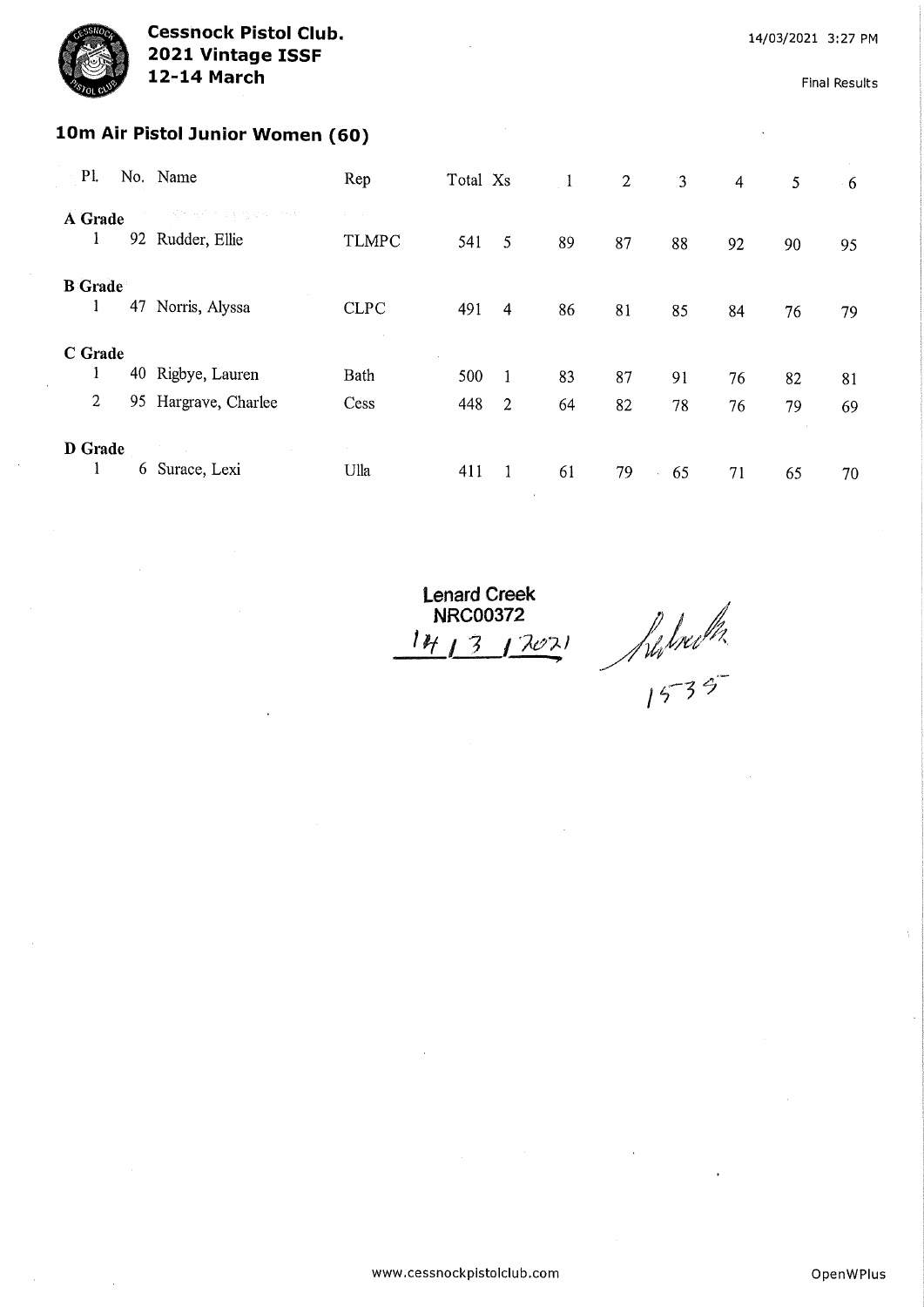Final Results

## l0m Air Pistol Junior Men

| PL           |     | No. Name              | Rep          | Total Xs |                         | $\mathbf{1}$ | $\overline{2}$ | 3  | 4  | 5  | 6  |
|--------------|-----|-----------------------|--------------|----------|-------------------------|--------------|----------------|----|----|----|----|
| A Grade<br>1 | 87  | Gatzias, Evan         | <b>STPC</b>  | 545      | 7                       | 84           | 93             | 95 | 92 | 93 | 88 |
| C Grade      |     | on typy contribution. |              |          |                         |              |                |    |    |    |    |
| $*1$         | 42  | Jarnjevic, Daniel     | Lex          | 517      | 5                       | 83           | 83             | 92 | 90 | 81 | 88 |
| 2            | 1   | Cronberger, Zac       | Genes        | 463      | $\overline{2}$          | 76           | 82             | 79 | 75 | 71 | 80 |
| 3            | 59. | Falconer, Harrison    | <b>CLDPC</b> | 455      | 3                       | 75           | 83             | 73 | 70 | 66 | 88 |
| 4            | 27  | Santander, Adrian     | Ives         | 454      | 3                       | 70           | 84             | 72 | 67 | 74 | 87 |
| 5            | 22  | Green, Noah           | Blue         | 449      | $\overline{2}$          | 83           | 71             | 84 | 73 | 68 | 70 |
| $\sim$<br>6  | 29  | Howard, Ethan         | Mtn<br>Bath  | 412      | $\mathbf{1}$            | 69           | 65             | 81 | 64 | 66 | 67 |
| D Grade      |     | 4条理水动 29%             |              |          |                         |              |                |    |    |    |    |
| $*1$         |     | 30 Guascoine, Daniel  | <b>CLDPC</b> | 482      | 5                       | 79           | 80             | 82 | 81 | 79 | 81 |
| $*_{2}$      |     | 34 Reid, Harrison     | LIth         | 473      | 1                       | 81           | 83             | 76 | 77 | 82 | 74 |
| 3            | 41  | Jarnjevic, Liam       | Lex          | 440      | $\theta$                | 79           | 76             | 74 | 65 | 75 | 71 |
| 4            |     | 2 Cronberger, Anthony | Genes        | 426      | $\overline{\mathbf{4}}$ | 70           | 81             | 60 | 78 | 69 | 68 |
| 5            |     | 35 Compton, Alex      | TLMPC        | 402      | 2                       | 78           | 60             | 69 | 69 | 63 | 63 |
| 6            | 78  | Romeo, Aidan          | <b>STPC</b>  | 363      | $\overline{c}$          | 60           | 64             | 59 | 59 | 66 | 55 |

 $L$ enard Creek NRC00372 1 3 1 2021

Appro 12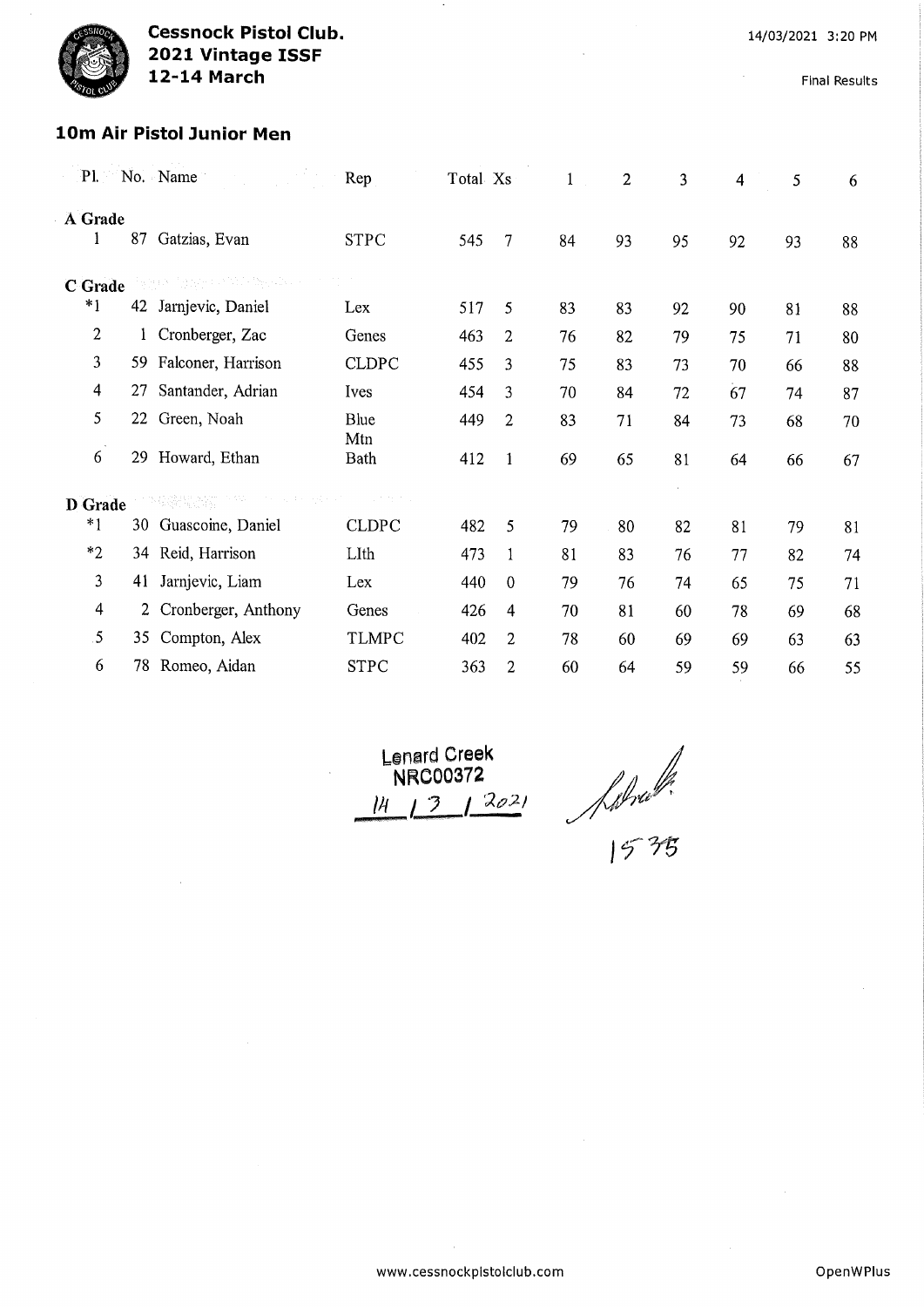Final Results

## l0m Air Pistol Women (60)

| $\mathbf{P}$ l. |    | No. Name                                                                                                                                                                                                                                                                                                  | Rep           | Total Xs |                         | 1  | $\boldsymbol{2}$ | 3  | 4  | 5  | 6      |
|-----------------|----|-----------------------------------------------------------------------------------------------------------------------------------------------------------------------------------------------------------------------------------------------------------------------------------------------------------|---------------|----------|-------------------------|----|------------------|----|----|----|--------|
| <b>Master</b>   |    |                                                                                                                                                                                                                                                                                                           |               |          |                         |    |                  |    |    |    |        |
| $\mathbf{1}$    |    | 90 Galiabovitch, Elena                                                                                                                                                                                                                                                                                    | Oak           | 570 12   |                         | 91 | 92               | 97 | 95 | 98 | 97     |
|                 |    | $\sum_{i=1}^n\sum_{i=1}^n\sum_{j=1}^n\sum_{j=1}^n\sum_{j=1}^n\sum_{j=1}^n\sum_{j=1}^n\sum_{j=1}^n\sum_{j=1}^n\sum_{j=1}^n\sum_{j=1}^n\sum_{j=1}^n\sum_{j=1}^n\sum_{j=1}^n\sum_{j=1}^n\sum_{j=1}^n\sum_{j=1}^n\sum_{j=1}^n\sum_{j=1}^n\sum_{j=1}^n\sum_{j=1}^n\sum_{j=1}^n\sum_{j=1}^n\sum_{j=1}^n\sum_{j$ |               |          |                         |    |                  |    |    |    |        |
| A Grade<br>1    |    | 32 Cowling, Lara                                                                                                                                                                                                                                                                                          | <b>CLDPC</b>  | 548      | 9                       | 95 | 92               | 91 | 93 | 91 | 86     |
| $\overline{2}$  |    | 20 Guy, Sue                                                                                                                                                                                                                                                                                               | Ives          | 545      | 12                      | 91 | 95               | 86 | 93 | 91 | 89     |
| 3               |    | 26 Muresan, Ileana                                                                                                                                                                                                                                                                                        | Ives          | 534      | 4                       | 91 | 88               | 90 | 88 | 88 | 89     |
| $\overline{4}$  |    | 96 Wilson, Kathy                                                                                                                                                                                                                                                                                          | <b>TLMPC</b>  | 525      | $\overline{4}$          | 86 | 88               | 90 | 89 | 82 | 90     |
|                 |    |                                                                                                                                                                                                                                                                                                           |               |          |                         |    |                  |    |    |    |        |
| <b>B</b> Grade  |    |                                                                                                                                                                                                                                                                                                           |               |          |                         |    |                  |    |    |    |        |
| 1               |    | 45 Norris, Kaye                                                                                                                                                                                                                                                                                           | <b>CLDPC</b>  | 546      | 9                       | 87 | 93               | 85 | 94 | 93 | 94     |
| $\overline{c}$  |    | 92 Rudder, Ellie                                                                                                                                                                                                                                                                                          | <b>TLMPC</b>  | 538      | 7                       | 89 | 88               | 88 | 89 | 91 | 93     |
| 3               | 43 | Jarnjevic, Lyndal                                                                                                                                                                                                                                                                                         | Lex           | 530      | 10                      | 86 | 92               | 88 | 89 | 88 | 87     |
| 4               |    | 17 Poulton, Fran                                                                                                                                                                                                                                                                                          | MetroPSQ      | 523      | 4                       | 94 | 86               | 84 | 89 | 82 | 88     |
| 5               | 7  | Rossetto, Una                                                                                                                                                                                                                                                                                             | Ulla          | 516      | 3                       | 87 | 84               | 93 | 83 | 82 | 87     |
| 6               |    | 13 Verstegen, Agnes                                                                                                                                                                                                                                                                                       | Dubb          | 515      | 6                       | 84 | 88               | 85 | 83 | 86 | 89     |
| 7               |    | 107 Burton, Isabella                                                                                                                                                                                                                                                                                      | Wagga         | 510      | 6                       | 80 | 89               | 85 | 84 | 88 | 84     |
| 8               |    | 25 Pull, Robyn                                                                                                                                                                                                                                                                                            | Sydn          | 498      | 3                       | 85 | 81               | 82 | 85 | 80 | 85     |
| 9               | 47 | Norris, Alyssa                                                                                                                                                                                                                                                                                            | <b>CLPC</b>   | 496      | 3                       | 82 | 84               | 87 | 84 | 80 | 79     |
| 10              |    | 94 Higgins, Katie                                                                                                                                                                                                                                                                                         | Cess          | 487      | 3                       | 86 | 81               | 79 | 88 | 77 | 76     |
| 11              | 83 | Moore, Krystal                                                                                                                                                                                                                                                                                            | Cess          | 479      | $\mathbf{1}$            | 72 | 79               | 83 | 76 | 81 | 88     |
| C Grade         |    |                                                                                                                                                                                                                                                                                                           |               |          |                         |    |                  |    |    |    |        |
| $\mathbf{1}$    |    | 14 Snow, Amanda                                                                                                                                                                                                                                                                                           | Cess          | 513      | 4                       | 87 | 88               | 80 | 82 | 90 | 86     |
| $\overline{2}$  | 89 | Deisenberger, Hanna                                                                                                                                                                                                                                                                                       | L Rdg         | 509      | 7                       | 84 | 82               | 89 | 84 | 86 | 84     |
| 3               |    | 71 Jones, Angela                                                                                                                                                                                                                                                                                          | Bath          | 507      | 3                       | 85 | 89               | 88 | 80 | 78 | 87     |
| $\overline{4}$  |    | 80 Rogers, Robyn                                                                                                                                                                                                                                                                                          | <b>Burild</b> | 475      | $\overline{\mathbf{4}}$ | 83 | 73               | 77 | 87 | 79 | 76     |
| 5               |    | 66 May, Cherie                                                                                                                                                                                                                                                                                            | Cowra         | 469      | 4                       | 78 | 72               | 86 | 79 | 84 | 70     |
| 6               |    | 8 Wilson, Julie                                                                                                                                                                                                                                                                                           | <b>API</b>    | 449      | 3                       | 81 | 73               | 69 | 79 | 74 | 73     |
|                 |    |                                                                                                                                                                                                                                                                                                           |               |          |                         |    |                  |    |    |    |        |
| D Grade<br>1    |    | 68 Punales, Viviana                                                                                                                                                                                                                                                                                       | Genes         | 455      | $\overline{4}$          | 79 | 66               | 72 | 80 | 81 | 77     |
| $\overline{c}$  |    | 64 Zeppieri, Patrizia                                                                                                                                                                                                                                                                                     | Genes         | 448      | $\bf{0}$                | 66 | 76               | 83 | 78 | 79 | 66     |
| 3               |    | 38 Miller, Sheron                                                                                                                                                                                                                                                                                         | Genes         | 443      | $\overline{c}$          | 69 | 73               | 82 | 78 | 69 | $72\,$ |

Lenard Creek NRC00372  $\frac{14}{1^2}$   $\frac{3}{1^2}$ Jel*na 1.*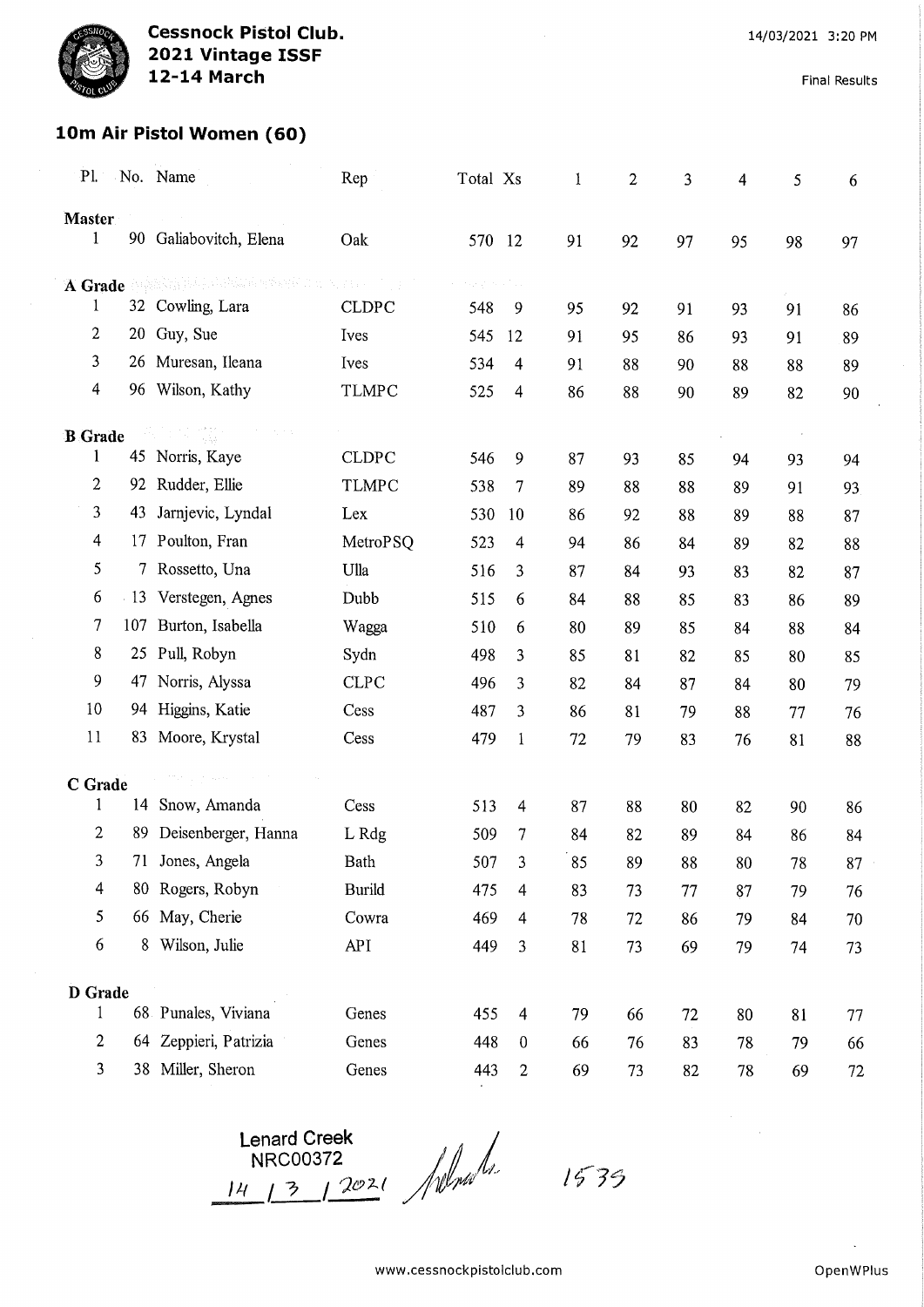Cessnock Pistol Club. 2021 Vintage ISSF

12-14 March

Lenard Creek NRC00372  $\frac{14}{1^3}$   $\frac{1201}{1^3}$  fluid 14

Final Results

|  | 10m Air Pistol Men |  |
|--|--------------------|--|
|  |                    |  |

| $\mathbf{P}$ l.         |          | No. Name                         | Rep                    | Total Xs   |                         | $\mathbf{1}$ | $\overline{c}$ | 3        | 4        | 5        | 6        |
|-------------------------|----------|----------------------------------|------------------------|------------|-------------------------|--------------|----------------|----------|----------|----------|----------|
| Master                  |          |                                  |                        |            |                         |              |                |          |          |          |          |
| 1                       |          | 106 Repacholi, Daniel            | Cess                   | 572        | 15                      | 92           | 95             | 95       | 93       | 100      | 97       |
|                         |          |                                  |                        |            |                         |              |                |          |          |          |          |
| A Grade<br>$\mathbf{1}$ |          | 31 Bell, Kerry                   | <b>CLDPC</b>           | 569        | 13                      | 91           | 97             | 94       | 96       | 95       |          |
| 2                       |          | 91 Evglevski, Sergei             | Yarra                  | 560        | 12                      | 95           | 91             | 95       | 91       | 93       | 96<br>95 |
| 3                       | 5.       | Blackburn, Nathan                | Cess<br>$\mathbb{R}^2$ | 557        | 8                       | 93           | 94             | 94       | 93       | 92       | 91       |
| $\overline{\mathbf{4}}$ | 48       | Fitzpatrick, Peter               | Wagga                  | 552        | 7                       | 90           | 92             | 94       | 90       | 95       | 91       |
| 5                       |          | 61 Morris, Barry                 | <b>Btown</b>           | 548        | 6                       | 88           | 95             | 91       | 93       | 88       | 93       |
| 6                       | 16       | Langlands, Jeffrey               | LIth                   | 540        | 6                       | 93           | 88             | 87       | 93       | 87       | 92       |
| 7                       |          | 103 Blackburn, Steve             | Cess                   | 527        | 6                       | 89           | 83             | 90       | 90       | 87       | 88       |
| 8                       | 18       | Dennis, Terry                    | Tamw                   | 469        | $\overline{c}$          | 76           | 82             | 77       | 83       | 73       | 78       |
|                         |          |                                  |                        |            |                         |              |                |          |          |          |          |
| <b>B</b> Grade<br>1     |          |                                  |                        |            |                         |              |                |          |          |          |          |
| $\overline{2}$          |          | 49 Moore, David                  | Sydn                   | 559        | 12                      | 96           | 95             | 96       | 92       | 88       | 92       |
| 3                       | 79<br>63 | Braggins, Nigel<br>Subkey, Brian | Newc                   | 554        | 13                      | 92           | 92             | 93       | 93       | 90       | 94       |
| 4                       | 93       | Moore, Nick                      | Cess                   | 544        | 9                       | 90           | 92             | 93       | 94       | 90       | 85       |
| 5                       |          | 28 Howard, Jason                 | Cess<br>Bath           | 542        | 6                       | 94           | 88             | 92       | 90       | 86       | 92       |
| 6                       |          | 84 Arfmann, Michael              | <b>TLMPC</b>           | 537<br>525 | 6<br>5                  | 90           | 91             | 90       | 92       | 90       | 84       |
| 7                       |          | 46 Norris, Jayson                | <b>CLDPC</b>           | 524        |                         | 82<br>89     | 91             | 86       | 85       | 92       | 89       |
| 8                       |          | 60 Falconer, Sean                | <b>CLDPC</b>           | 521        | 4<br>7                  | 89           | 88             | 89       | 83       | 92       | 83       |
| 9                       | 3        | Cronberger, Brad                 | Genes                  | 518        | 2                       | 81           | 82<br>90       | 85<br>88 | 91<br>90 | 84<br>83 | 90       |
| 10                      | 76       | Child, Andrew                    | Bath                   | 513        | 7                       | 88           | 80             | 90       | 84       | 86       | 86<br>85 |
| 11                      | 39       | Melville, Bruce                  | Tamw                   | 502        | 4                       | 86           | 81             | 85       | 81       | 84       | 85       |
| 12                      |          | 109 Doyle, Tony                  | <b>TLMPC</b>           | 473        | $\frac{2}{1}$           | 80           | 76             | 74       | 80       | 77       | 86       |
| <b>DNS</b>              |          | 65 Gray, Ray                     | Cowra                  |            |                         |              |                |          |          |          |          |
|                         |          |                                  |                        |            |                         |              |                |          |          |          |          |
| C Grade                 |          |                                  |                        |            |                         |              |                |          |          |          |          |
| 1                       |          | 102 Cagney, Alex                 | Cess                   | 535        | $\overline{4}$          | 91           | 89             | 87       | 89       | 90       | 89       |
| $\overline{2}$          | 70       | Jones, David                     | Bath                   | 520        | 7                       | 81<br>à,     | 91             | 89       | 86       | 83       | 90       |
| 3                       | 69       | Acibar, Neil                     | Rang                   | 519        | $\overline{4}$          | 84           | 87             | 84       | 92       | 85       | 87       |
| $\overline{4}$          |          | 81 Loosemore, David              | Cess                   | 516        | 7                       | 86           | 93             | 91       | 80       | 83       | 83       |
| 5                       | 15       | Snow, Stuart                     | Cess                   | 514        | 6                       | 82           | 87             | 89       | 87       | 88       | 81       |
| 6                       |          | 67 Punales, Carlos               | Genes                  | 509        | $\overline{c}$          | 83           | 84             | 91       | 87       | 86       | 78       |
| 7                       | 97       | Goodwin, Mal                     | Cess                   | 505        | 5                       | 81           | 83             | 85       | 83       | 87       | 86       |
| 8                       |          | 86 Garbutt, Michael              | Cobar                  | 503        | $\overline{\mathbf{4}}$ | 86           | 85             | 81       | 77       | 85       | 89       |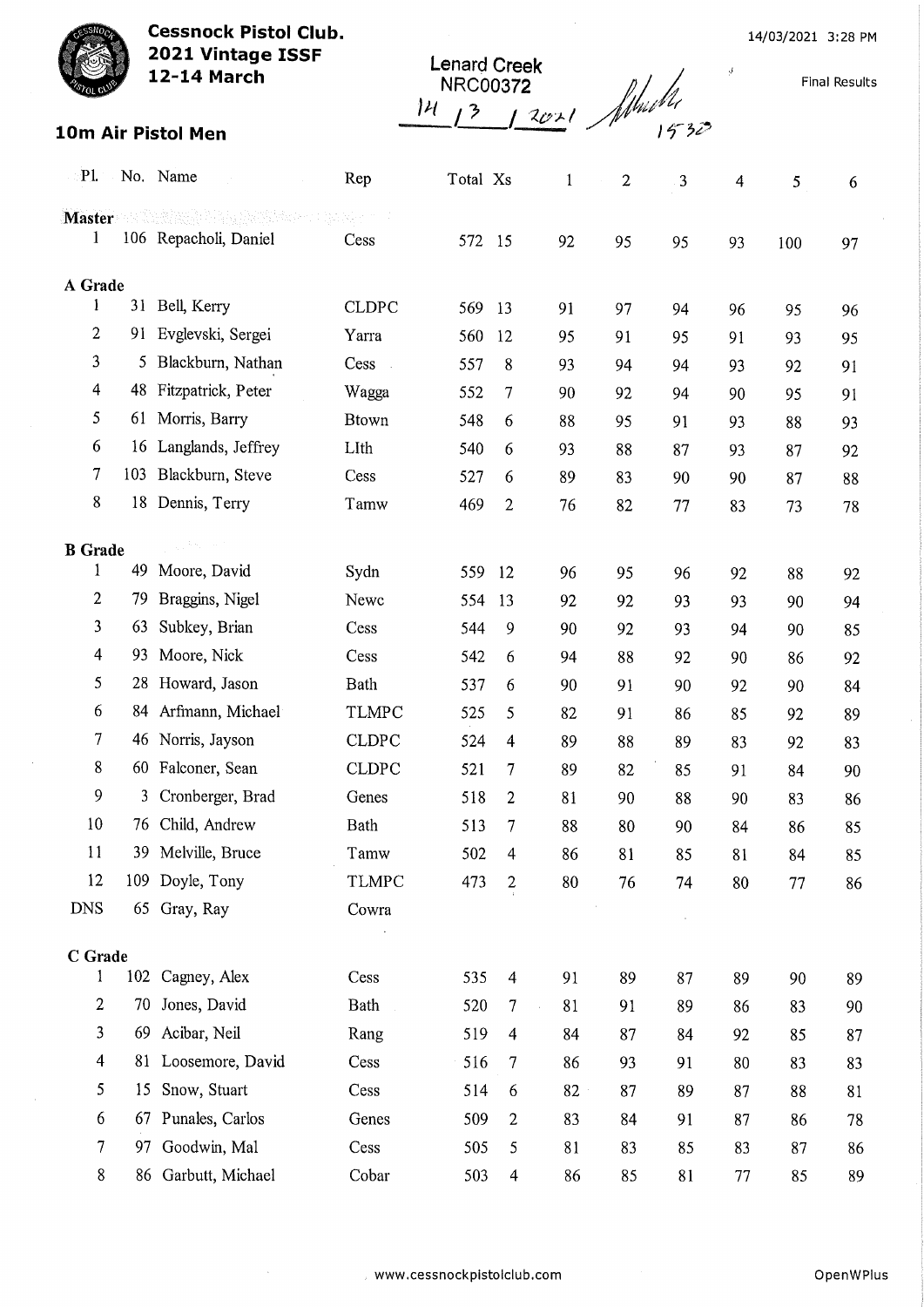## 10m Air Pistol Men

| PI.           |     | No. Name                | Rep           | Total Xs |                | $\mathbf{1}$ | 2  | 3  | 4  | 5  | 6  |
|---------------|-----|-------------------------|---------------|----------|----------------|--------------|----|----|----|----|----|
| C Grade Cont. |     |                         |               |          |                |              |    |    |    |    |    |
| 9             | 105 | McNeill, John           | Gdah          | 499      | $\mathbf{2}$   | 78           | 86 | 76 | 87 | 86 | 86 |
| 10            |     | 100 Butcher, Rob        | Newc          | 496      | 4              | 79           | 79 | 86 | 87 | 84 | 81 |
| 11            | 44  | Roache, John            | Lex           | 495      | 4              | 85           | 79 | 84 | 80 | 83 | 84 |
| 12            | 24  | Shukla, Vivek           | Genes         | 487      | 4              | 94           | 76 | 72 | 81 | 86 | 78 |
| 13            | 58  | Brown, Bruce            | Musw          | 480      | $\overline{2}$ | 77           | 82 | 80 | 77 | 82 | 82 |
| 14            | 12  | Daniel, Ray             | Dubb          | 478      | 3              | 76           | 75 | 75 | 90 | 82 | 80 |
| 15            | 74  | Bennett, David          | Ives          | 477      | $\overline{c}$ | 80           | 78 | 81 | 79 | 77 | 82 |
| 16            |     | 110 OConnor, Mick       | <b>Burild</b> | 473      | 3              | 80           | 75 | 78 | 82 | 78 | 80 |
| 17            | 21  | Andrew, Colin           | Cess          | 470      | 3              | 82           | 72 | 80 | 72 | 80 | 84 |
| 18            | 11  | Vytiaco, Emilio         | Rang          | 461      | 3              | 77           | 86 | 79 | 77 | 76 | 66 |
| 19            | 72  | Walker, Robert          | Cess          | 449      | 3              | 80           | 79 | 72 | 73 | 73 | 72 |
| D Grade       |     |                         |               |          |                |              |    |    |    |    |    |
| $*1$          | 87  | Gatzias, Evan           | <b>STPC</b>   | 539      | 14             | 91           | 92 | 88 | 86 | 89 | 93 |
| 2             | 88  | Deisenberger, Sebastian | L Rdg         | 482      | 6              | 81           | 77 | 77 | 86 | 78 | 83 |
| 3             | 50  | Cregan, Warwick         | <b>STPC</b>   | 478      | 5              | 77           | 75 | 84 | 76 | 88 | 78 |
| 4             | 52  | Dos Santos, Joaquim     | <b>STPC</b>   | 474      | 3              | 79           | 80 | 82 | 77 | 76 | 80 |
| 5             | 9   | Watters, Gerald         | Kurra         | 463      | 3              | 75           | 81 | 76 | 80 | 78 | 73 |
| 6             | 77  | Denson, Barry           | <b>STPC</b>   | 420      | 3              | 83           | 81 | 65 | 68 | 72 | 51 |
| $\tau$        | 108 | Wren, Gordon            | Rang          | 389      | 1              | 64           | 67 | 75 | 67 | 67 | 49 |
|               |     |                         |               |          |                |              |    |    |    |    |    |

Lenard Creek NRC00372 Lenard Creek<br>NRC00372<br>|4 1 3 1 2021

 $\sim 10$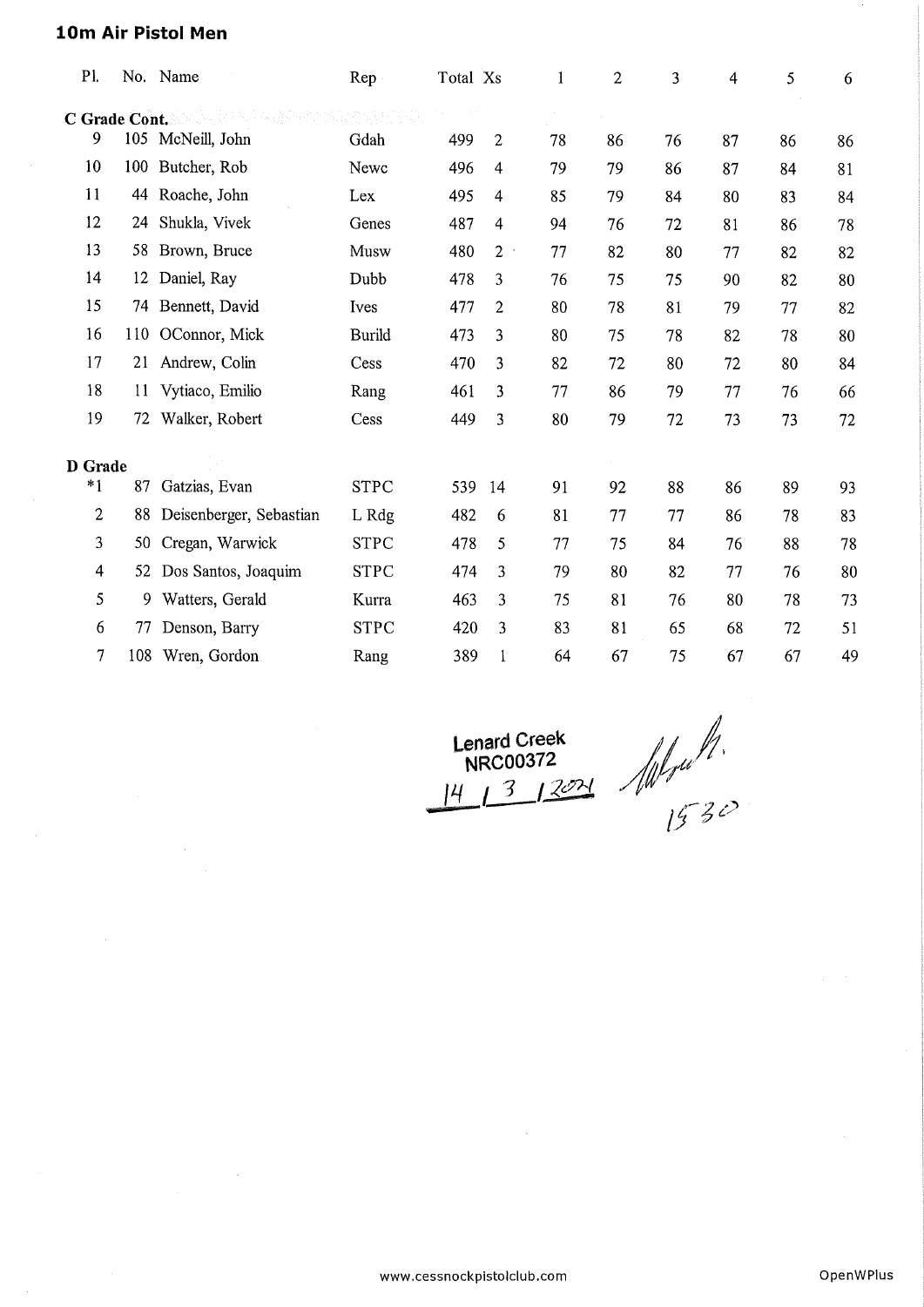Final Results

#### 50m Pistol

| P1.            |     | No. Name                                                    | Rep          | Total Xs |                  | $\mathbf{1}$ | $\boldsymbol{2}$ | 3  | 4  | 5      | 6    |
|----------------|-----|-------------------------------------------------------------|--------------|----------|------------------|--------------|------------------|----|----|--------|------|
| A Grade        |     |                                                             |              |          |                  |              |                  |    |    | Agosto |      |
| 1              |     | 61 Morris, Barry                                            | <b>Btown</b> | 533      | 7                | 95           | 77               | 94 | 84 | 100    | 83   |
| $\overline{2}$ | 48  | Fitzpatrick, Peter                                          | Wagga        | 521      | 6                | 86           | 90               | 93 | 81 | 95     | 76   |
| 3              | 31  | Bell, Kerry                                                 | <b>CLDPC</b> | 504      | 2                | 74           | 78               | 88 | 92 | 95     | 77   |
| $\overline{4}$ | 32  | Cowling, Lara                                               | <b>CLDPC</b> | 479      | $\cdot$ 2        | 86           | 82               | 79 | 79 | 89     | 64   |
| 5              |     | 18 Dennis, Terry                                            | Tamw         | 369      | $\overline{2}$   | 46           | 60<br>$\bar{a}$  | 66 | 69 | 85     | 43   |
| <b>B</b> Grade |     |                                                             |              |          |                  |              |                  |    |    |        |      |
| 1              | 49  | Moore, David                                                | Sydn         | 524      | 5                | 86           | 86               | 89 | 87 | 94     | 82   |
| $\overline{2}$ | 5   | Blackburn, Nathan                                           | Cess         | 513      | 5                | 89           | 88               | 88 | 83 | 95     | 70   |
| 3              | 46  | Norris, Jayson                                              | <b>CLDPC</b> | 490      | 10               | 88           | 61               | 94 | 81 | 97     | 69#1 |
| 4              | 65  | Gray, Ray                                                   | Cowra        | 434      | $\boldsymbol{2}$ | 71           | 76               | 66 | 70 | 88     | 63   |
| 5              | 63  | Subkey, Brian                                               | Cess         | 424      | $\mathbf{1}$     | 83           | 64               | 86 | 64 | 83     | 44   |
| <b>DNS</b>     | 103 | Blackburn, Steve                                            | Cess         |          |                  |              |                  |    |    |        |      |
| <b>DNS</b>     | 96  | Wilson, Kathy                                               | <b>TLMPC</b> |          |                  |              |                  |    |    |        |      |
| C Grade        |     |                                                             |              |          |                  |              |                  |    |    |        |      |
| 1              | 87  | Gatzias, Evan                                               | <b>STPC</b>  | 493      | $\overline{c}$   | 91           | 74               | 91 | 73 | 91     | 73   |
| $\overline{c}$ | 79  | Braggins, Nigel                                             | Newc         | 491      | 5                | 77           | 80               | 79 | 91 | 91     | 73   |
| 3              | 60  | Falconer, Sean                                              | <b>CLDPC</b> | 484      | 5                | 80           | 79               | 76 | 85 | 96     | 68   |
| 4              | 39  | Melville, Bruce                                             | Tamw         | 465      | 4                | 93           | 65               | 90 | 57 | 91     | 69   |
| 5              |     | 45 Norris, Kaye                                             | <b>CLDPC</b> | 465      | 4                | 70           | 78               | 81 | 79 | 96     | 61   |
| 6              | 28  | Howard, Jason                                               | Bath         | 457      | 1                | 82           | 72               | 80 | 67 | 90     | 66   |
| 7              | 58  | Brown, Bruce                                                | Musw         | 455      | 4                | 76           | 71               | 83 | 75 | 88     | 62   |
| 8              | 76  | Child, Andrew                                               | Bath         | 431      | 0                | 72           | 65               | 72 | 71 | 88     | 63   |
| 9              |     | 13 Verstegen, Agnes                                         | Dubb         | 400      | 1                | 69           | 60               | 64 | 64 | 84     | 59   |
| 10             |     | 109 Doyle, Tony                                             | <b>TLMPC</b> | 399      | $\boldsymbol{0}$ | 84           | 57               | 83 | 49 | 82     | 44   |
| D Grade        |     |                                                             |              |          |                  |              |                  |    |    |        |      |
| $*1$           |     | 57 Morrison, Peter                                          | Ives         | 466      | 5                | 90           | 56               | 92 | 56 | 92     | 80   |
| $\overline{2}$ |     | 42 Jarnjevic, Daniel                                        | Lex          | 461      | $\overline{2}$   | 80           | 73               | 77 | 76 | 91     | 64   |
| 3 <sub>1</sub> |     | 102 Cagney, Alex                                            | Cess         | 437      | $\mathbf{1}$     | 83           | 60               | 88 | 71 | 86     | 49   |
| $\overline{4}$ |     | 107 Burton, Isabella                                        | Wagga        | 435      | 2                | 75           | 68               | 67 | 73 | 91     | 61   |
| 5              |     | 71 Jones, Angela                                            | Bath         | 425      | $\overline{c}$   | 67           | 71               | 68 | 72 | 88     | 59   |
| 6              | 70  | Jones, David                                                | Bath         | 420      | $\overline{2}$   | 70           | 68               | 67 | 76 | 83     | 56   |
| $\overline{7}$ |     | 105 McNeill, John                                           | Gdah         | 420      | $\mathbf{1}$     | 71           | 66               | 73 | 59 | 90     | 61   |
| 8              | 15  | Snow, Stuart                                                | Cess         | 410      | $\overline{2}$   | 89           | 57               | 86 | 50 | 80     | 48   |
|                |     | <b>Lenard Creek</b><br><b>NRC00372</b><br>$14$ $13$ $12021$ |              | 53c      |                  |              |                  |    |    |        |      |

 $\frac{14}{13}$   $\frac{13021}{100}$ www, cessnockpistolclub, corn OpenWPIus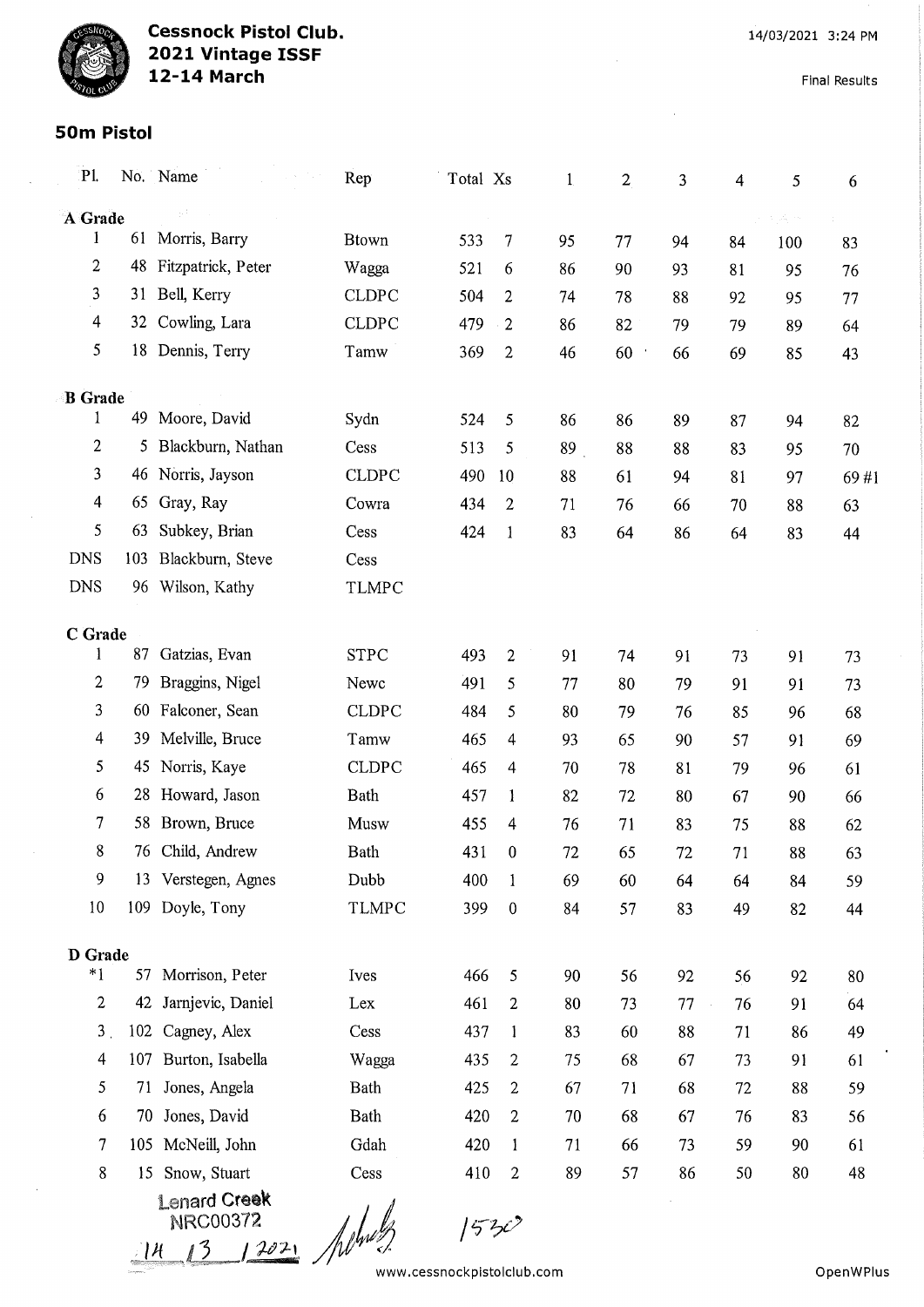#### 50m Pistol

| P1.           |     | No. Name            | Rep   | Total Xs |                |    | 2  | 3  | 4  | 5  | 6  |
|---------------|-----|---------------------|-------|----------|----------------|----|----|----|----|----|----|
| D Grade Cont. |     |                     |       |          |                |    |    |    |    |    |    |
| 9             |     | 12 Daniel, Ray      | Dubb  | 410      | $\overline{0}$ | 73 | 67 | 65 | 65 | 82 | 58 |
| 10            |     | 66 May, Cherie      | Cowra | 394      | $\overline{0}$ | 70 | 36 | 88 | 63 | 86 | 51 |
| 11            | 69. | Acibar, Neil        | Rang  | 381      | 2              | 57 | 62 | 59 | 67 | 82 | 54 |
| 12            |     | 67 Punales, Carlos  | Genes | 376      | -3             | 77 | 37 | 79 | 51 | 84 | 48 |
| <b>DNS</b>    |     | 86 Garbutt, Michael | Cobar |          |                |    |    |    |    |    |    |
| <b>DNS</b>    | 29  | Howard, Ethan       | Bath  |          |                |    |    |    |    |    |    |
| <b>DNS</b>    | 81  | Loosemore, David    | Cess  |          |                |    |    |    |    |    |    |

#1 Rule  $6.11.5$  extra shot fired

**Lenard Creek**  $NRC00372$  $12$   $1202$ 

 $\bar{\lambda}$ 

www.cessnockplstolclub.com OpenWPIus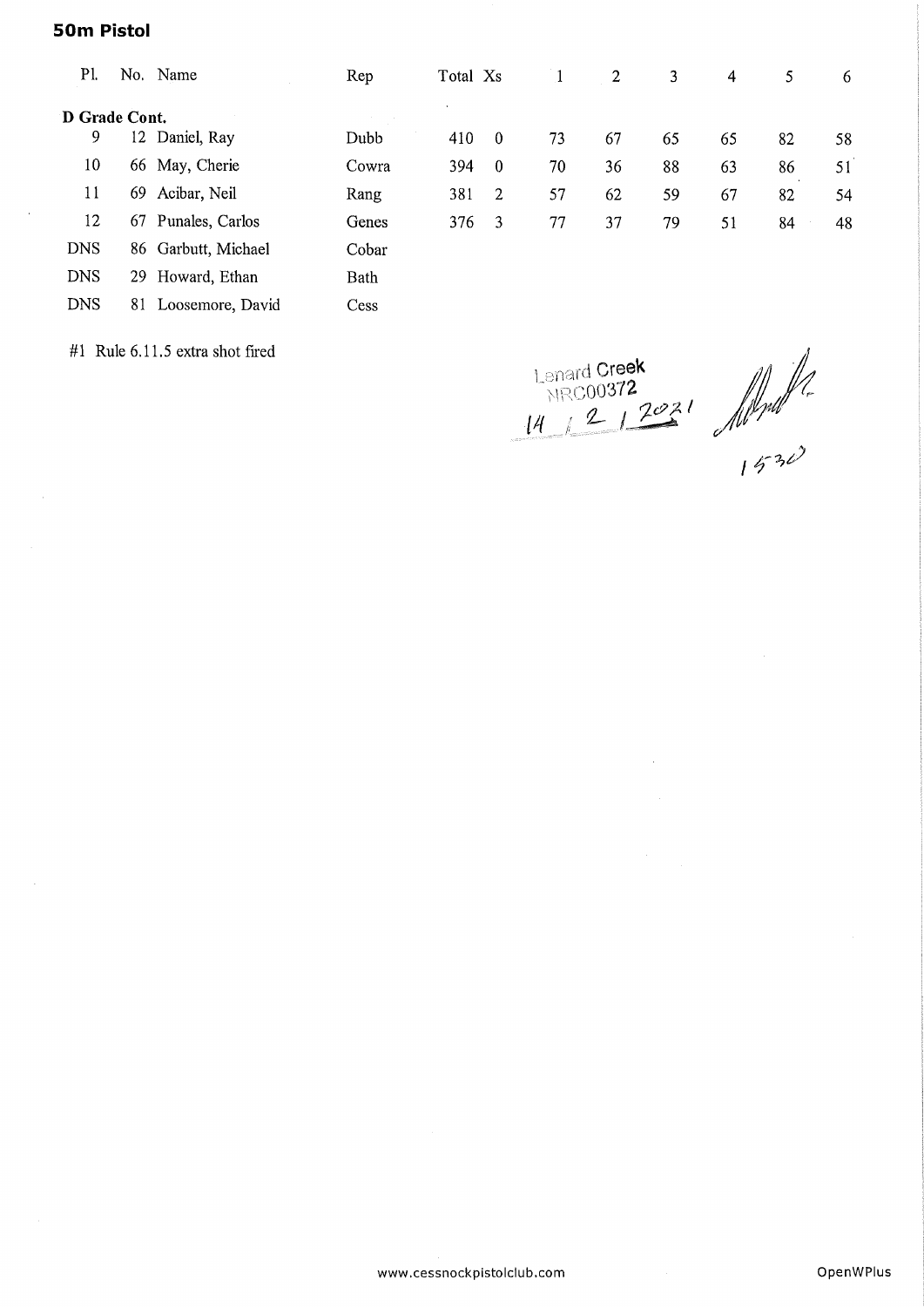13/03/2021 5:17 PM

Final Results



Cessnock Pistol Club. 2021 Vintage ISSF

12-14 March  $\mathcal{A}^{\text{poly}}$ 

 $R$ .fr

I creek NRC00372 25m Standard Pistol  $(1, 8, 1)$ <br>25m Standard Pistol  $\frac{13}{3}$   $\frac{13}{3}$   $\frac{13}{3}$   $\frac{130^{3}}{3}$   $\frac{1}{3}$   $\frac{1}{3}$   $\frac{1}{3}$   $\frac{1}{3}$   $\frac{1}{3}$   $\frac{1}{3}$   $\frac{1}{3}$   $\frac{1}{3}$   $\frac{1}{3}$   $\frac{1}{3}$   $\frac{1}{3}$   $\frac{1}{3}$ 

|  | $3 - 15$ |  |
|--|----------|--|

| P1.                 |     | No. Name                                        | Rep               | Total Xs |                  | 150 | 150 | 20 | 20 | 10 | 10 |
|---------------------|-----|-------------------------------------------------|-------------------|----------|------------------|-----|-----|----|----|----|----|
| A Grade             |     |                                                 |                   |          |                  |     |     |    |    |    |    |
| $\mathbf{1}$        | 91  | Evglevski, Sergei                               | Yarra             | 564      | 11               | 96  | 94  | 94 | 93 | 96 | 91 |
| 2                   | 5   | Blackburn, Nathan                               | Cess              | 553      | 12               | 93  | 94  | 90 | 93 | 92 | 91 |
| 3                   | 48  | Fitzpatrick, Peter                              | Wagga             | 536      | $\mathbf{1}$     | 91  | 91  | 91 | 87 | 89 | 87 |
| 4                   | 16  | Langlands, Jeffrey                              | LIth              | 535      | 13               | 92  | 92  | 87 | 89 | 88 | 87 |
| 5                   | 63  | Subkey, Brian                                   | Cess              | 512      | $\overline{c}$   | 89  | 95  | 80 | 82 | 89 | 77 |
| 6                   | 18  | Dennis, Terry                                   | Tamw              | 507      | 3                | 87  | 87  | 88 | 86 | 76 | 83 |
| 7                   | 101 | Dowling, Bob                                    | Dubb              | 459.     | 5                | 85  | 84  | 79 | 78 | 76 | 57 |
| -                   |     | 106 Repacholi, Daniel                           | Cess              |          |                  |     |     |    |    |    |    |
|                     |     |                                                 |                   |          |                  |     |     |    |    |    |    |
| <b>B</b> Grade<br>1 | 49  | Moore, David                                    | Sydn              | 541      | 6                | 92  | 95  | 90 | 92 | 83 | 89 |
| $\overline{c}$      | 93  | Moore, Nick                                     | Cess              | 530      | 5                | 86  | 90  | 93 | 86 | 86 | 89 |
| 3                   | 60  | Falconer, Sean                                  | <b>CLDPC</b>      | 529      | 6                | 93  | 95  | 85 | 89 | 84 | 83 |
| 4                   | 39  | Melville, Bruce                                 | Tamw              | 517      | 5                | 86  | 85  | 89 | 92 | 83 | 82 |
| 5                   | 79  | Braggins, Nigel                                 | Newc              | 515      | 4                | 83  | 92  | 87 | 89 | 82 | 82 |
| 6                   |     | 84 Arfmann, Michael                             | <b>TLMPC</b>      | 513      | $\boldsymbol{0}$ | 89  | 89  | 84 | 85 | 85 | 81 |
| 7                   | 103 | Blackburn, Steve                                | Cess              | 512      | $\overline{2}$   | 88  | 89  | 90 | 84 | 76 | 85 |
| $8\phantom{1}$      | 61  | Morris, Barry                                   | <b>Btown</b>      | 508      | 6                | 97  | 90  | 78 | 85 | 75 | 83 |
| 9                   | 28  | Howard, Jason                                   | Bath              | 504      | $\overline{c}$   | 87  | 87  | 82 | 87 | 82 | 79 |
| 10                  | 20  | Guy, Sue                                        | Ives              | 498      | 3                | 92  | 92  | 76 | 79 | 79 | 80 |
| 11                  | 7.  | Rossetto, Una                                   | Ulla              | 488      | 5                | 87  | 86  | 82 | 91 | 74 | 68 |
| 12                  | 57  | Morrison, Peter                                 | Ives              | 485      | 4                | 78  | 88  | 80 | 80 | 81 | 78 |
| 13                  |     | 96 Wilson, Kathy                                | <b>TLMPC</b>      | 473      | 7                | 95  | 89  | 74 | 76 | 67 | 72 |
| 14                  |     | 65 Gray, Ray                                    | Cowra             | 467      | $\mathbf{1}$     | 80  | 81  | 77 | 82 | 80 | 67 |
| 15                  |     | 62 Morris, Ray                                  | <b>Btown</b>      | 461      | 3                | 88  | 81  | 81 | 68 | 74 | 69 |
|                     |     |                                                 |                   |          |                  |     |     |    |    |    |    |
| C Grade             |     | $\sum_{i=1}^n \alpha_i = \sum_{i=1}^n \alpha_i$ | <b>デーは気味を</b> と思い |          |                  |     |     |    |    |    |    |
| 1<br>$\overline{2}$ |     | 13 Verstegen, Agnes                             | Dubb              | 502      | $\mathbf{3}$     | 89  | 84  | 75 | 87 | 84 | 83 |
| 3                   |     | 46 Norris, Jayson                               | <b>CLDPC</b>      | 488      | $\overline{c}$   | 86  | 83  | 75 | 82 | 80 | 82 |
|                     |     | 45 Norris, Kaye                                 | <b>CLDPC</b>      | 484      | $\overline{4}$   | 89  | 92  | 83 | 68 | 81 | 71 |
| $\overline{4}$      | 3   | Cronberger, Brad                                | Genes             | 480      | 2                | 84  | 86  | 85 | 81 | 75 | 69 |
| 5                   |     | 58 Brown, Bruce                                 | Musw              | 479      | 6                | 95  | 81  | 74 | 78 | 75 | 76 |
| 6                   |     | 55 McCarthy, Leon                               | Nels              | 474      | 3                | 78  | 78  | 81 | 81 | 71 | 85 |
| $\tau$              |     | 86 Garbutt, Michael                             | Cobar             | 474      | 3                | 88  | 86  | 84 | 76 | 72 | 68 |
| 8                   |     | 88 Deisenberger, Sebastian                      | L Rdg             | 446      | 4                | 73  | 85  | 65 | 86 | 66 | 71 |
| ÷                   |     | 17 Poulton, Fran                                | MetroPSQ          |          |                  |     |     |    |    |    |    |